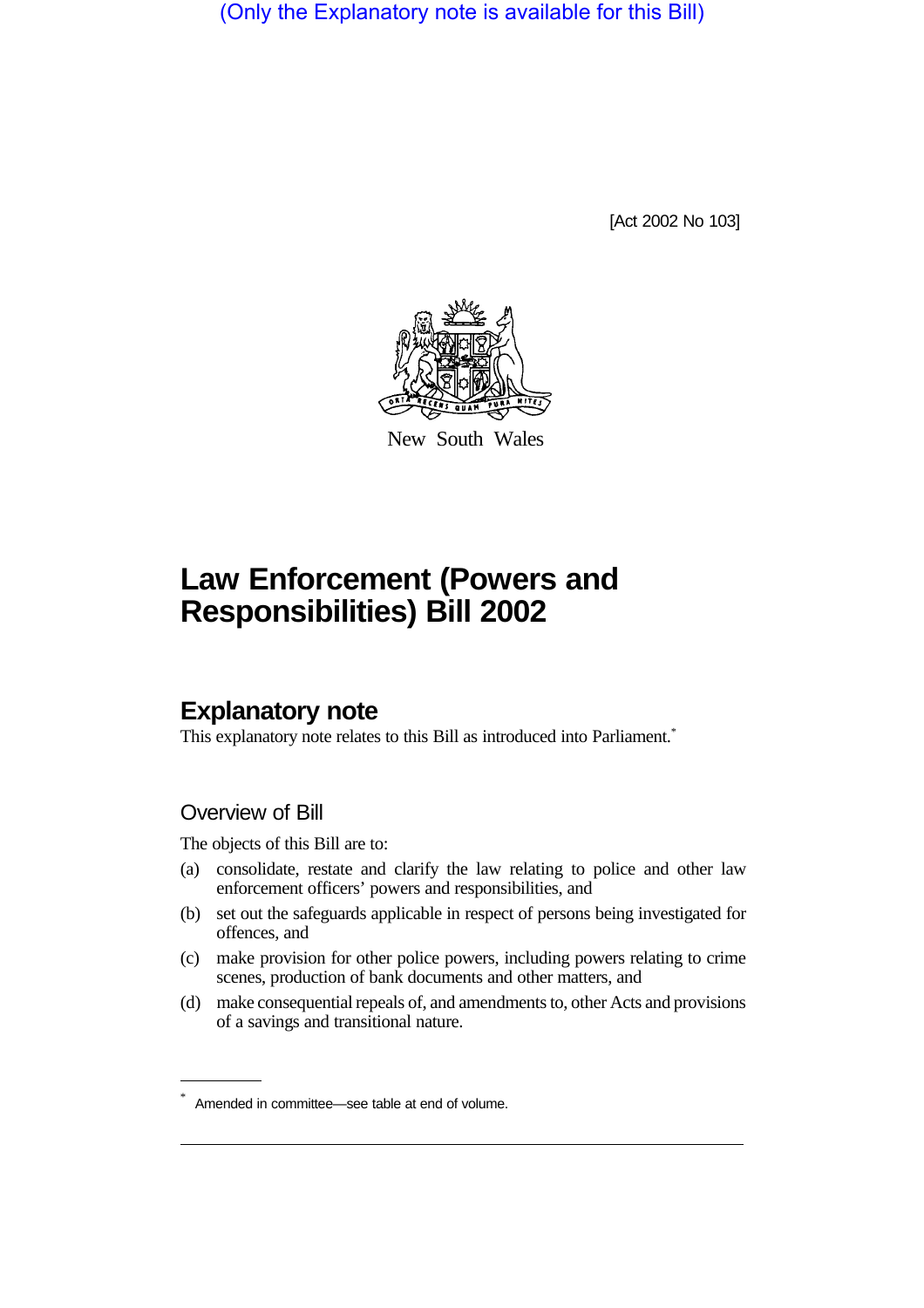Explanatory note

### Outline of provisions

### **Part 1 Preliminary**

**Clause 1** sets out the name of the proposed Act.

**Clause 2** provides for the commencement of the proposed Act on a day or days to be appointed by proclamation.

**Clause 3** contains definitions of terms used in the proposed Act.

**Clause 4** provides that the proposed Act is not to affect the functions, obligations and liabilities conferred on a police officer as a constable under the common law and other individual functions a police officer may exercise, including powers to deal with breaches of the peace.

**Clause 5** provides that the proposed Act is not to affect functions that a police officer has under certain specified laws but that a police officer may exercise functions under the proposed Act for the purpose of giving effect to those specified laws.

**Clause 6** provides that the proposed Act is to prevail over other inconsistent Acts or regulations whether enacted before or after the proposed Act, subject to express exceptions.

**Clause 7** makes it clear that the provisions of each Part of the proposed Act (which each relate to particular kinds of powers) do not limit the functions, or exercise of functions, set out in any other proposed Part.

**Clause 8** provides that the proposed Act is to bind the Crown.

# **Part 2 Powers of entry**

The proposed Part sets out powers of police officers to enter premises for particular purposes.

These powers are derived from existing common law powers and also from powers contained in legislation of other jurisdictions.

**Clause 9** enables a police officer to enter premises if the police officer believes on reasonable grounds that a breach of the peace is being or is likely to be committed and it is necessary to enter immediately to end or prevent the breach of peace. A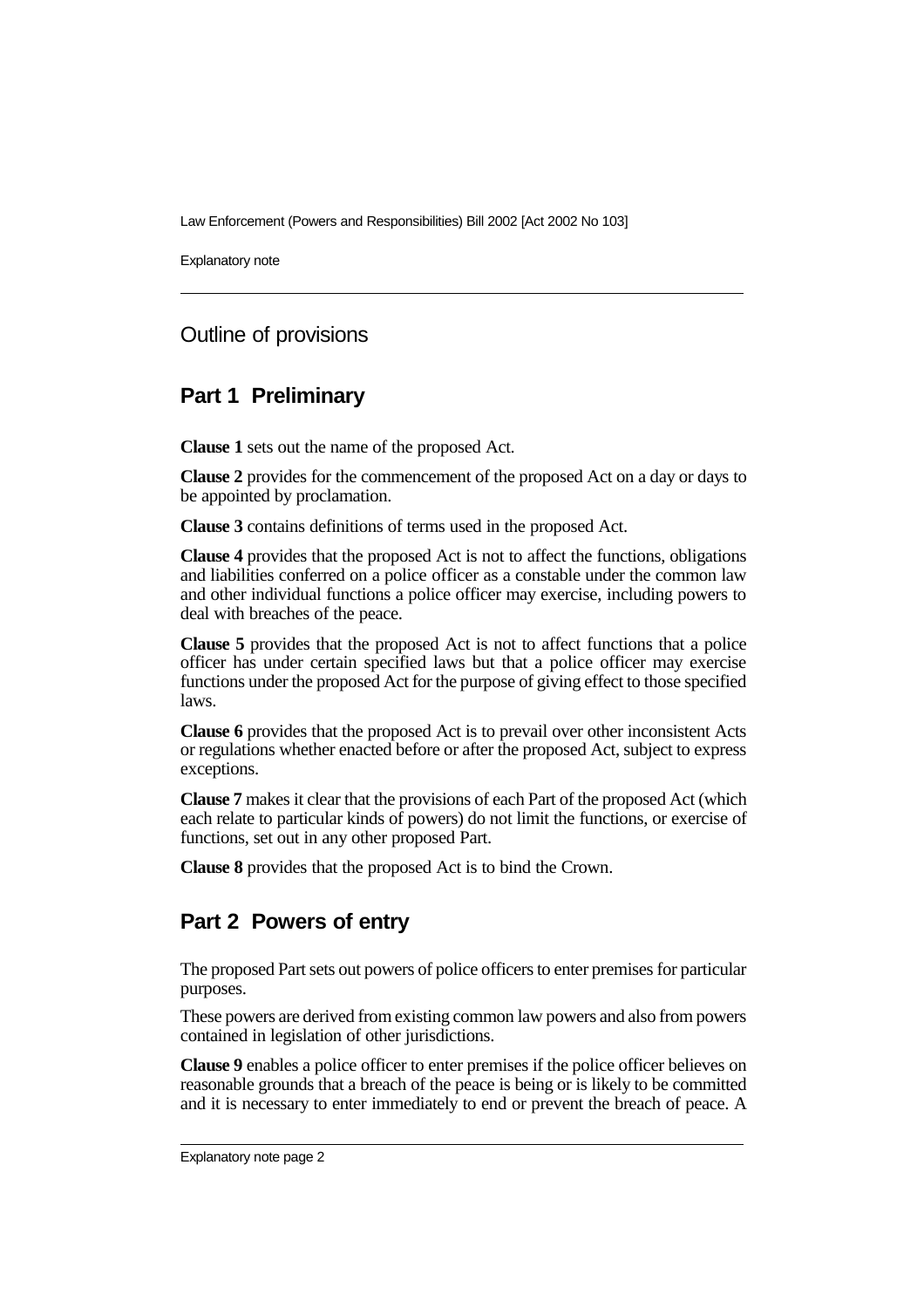Explanatory note

police officer may also enter premises if the police officer believes on reasonable grounds that a person has suffered significant physical injury or that there is imminent danger of significant injury to a person.

**Clause 10** enables a police officer to enter premises to arrest a person, to detain a person under another Act or to arrest a person named in a warrant, but a dwelling may be entered only if the officer believes on reasonable grounds that the person is in the premises. The police officer may search the premises for the person.

# **Part 3 Powers to require identity to be disclosed**

The provisions of the proposed Part re-enact existing New South Wales legislation.

#### **Division 1 General power to require identity to be disclosed**

**Clause 11** sets out the power of a police officer to request a person to disclose his or her identity (that is, name and address) if the police officer believes on reasonable grounds that the person may be able to assist in the investigation of an indictable offence because the person was at or near the place where the alleged offence occurred before, when or soon after it occurred.

**Clause 12** makes it an offence, without reasonable excuse, to fail or refuse to comply with the request to disclose identity.

**Clause 13** makes it an offence, without reasonable excuse, to give a name that is false in a material particular or to give an address other than the full and correct address.

#### **Division 2 Powers to require identity of drivers and passengers to be disclosed**

**Clause 14** sets out the power of a police officer to request the driver of, a passenger in or the owner of a vehicle to disclose his or her identity or the identity of a passenger or driver (as the case requires) if the police officer believes on reasonable grounds that the vehicle was or may have been used in connection with an indictable offence.

**Clause 15** makes it an offence for a driver of a vehicle, without reasonable excuse, to fail or refuse to comply with the request to disclose his or her identity or the identity of a passenger or other information about the passenger's identity.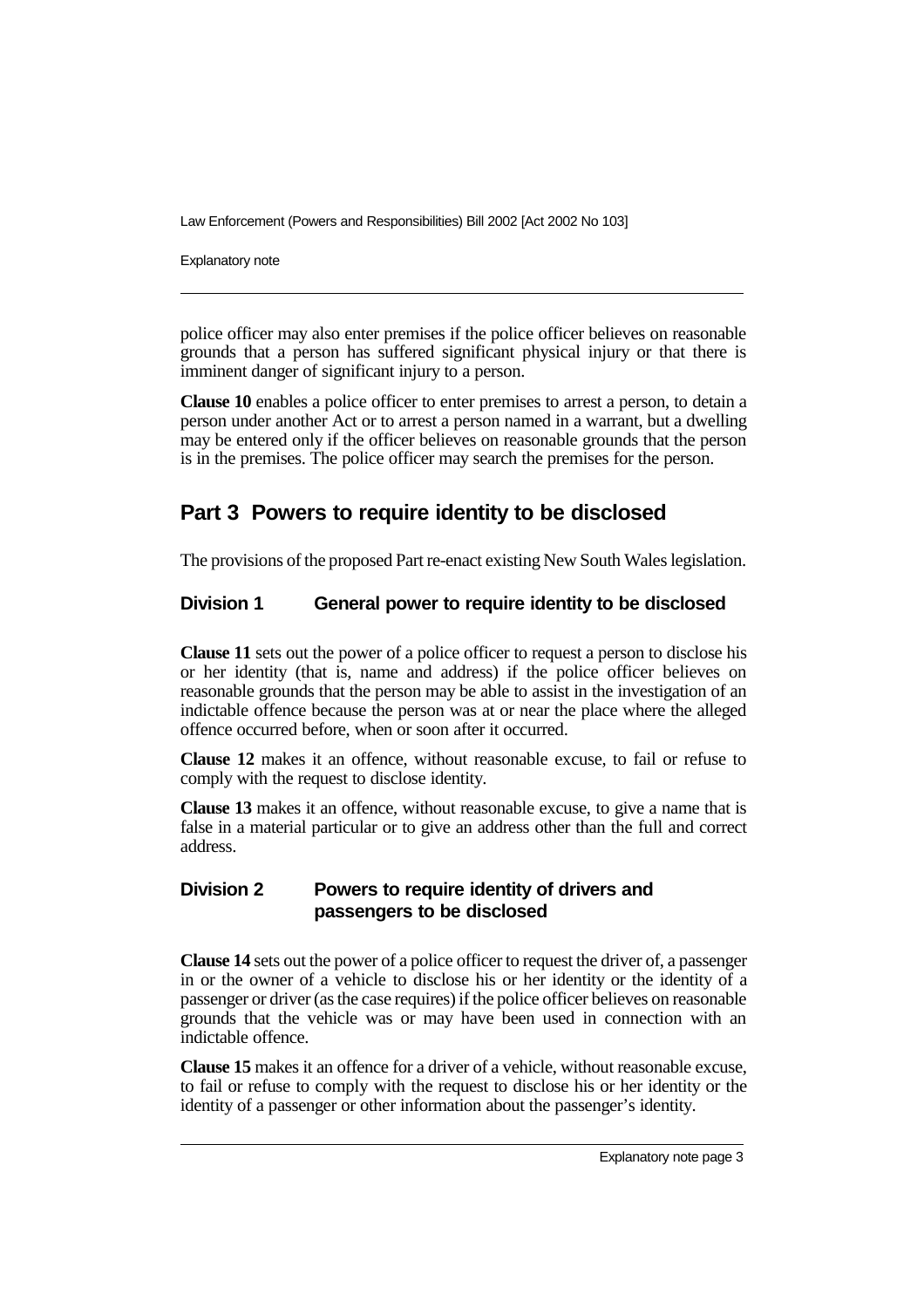Explanatory note

**Clause 16** makes it an offence for a passenger in a vehicle, without reasonable excuse, to fail or refuse to comply with the request to disclose his or her identity or the identity of the driver or other information about the driver's identity.

**Clause 17** makes it an offence for the owner of a vehicle, without reasonable excuse, to fail or refuse to comply with the request to disclose the identity of the driver or a passenger or other information about the driver's or passenger's identity.

**Clause 18** makes it an offence for a driver, owner or passenger, without reasonable excuse, to give a name that is false in a material particular or to give an address other than the full and correct address.

#### **Division 3 Proof of identity**

**Clause 19** enables a police officer to request a person requested to disclose his or her identity under the proposed Part to provide proof of his or her identity.

# **Part 4 Search and seizure powers without warrant**

The provisions of the proposed Part re-enact existing New South Wales legislation.

#### **Division 1 General personal search and seizure powers**

**Clause 20** defines specified offences as *relevant offences* for the purposes of the proposed Division. They are indictable offences, offences against section 545E of the *Crimes Act 1900* (relating to possession of dangerous articles other than firearms), and offences under the *Weapons Prohibition Act 1998*, the *Firearms Act 1996*, or a regulation made under either of those Acts.

**Clause 21** sets out the powers of a police officer, without a warrant, to stop, search and detain a person and anything in the possession of or under the control of a person if the police officer suspects on reasonable grounds that particular circumstances exist. The circumstances include the person having in his or her possession or under his or her control a stolen thing or something that has been otherwise unlawfully obtained, a thing used or intended to be used in or in connection with the commission of a relevant offence, (in a public place) a dangerous article that is being, or was, or may have been so used or a prohibited plant or prohibited drug. A police officer may seize and detain any article that the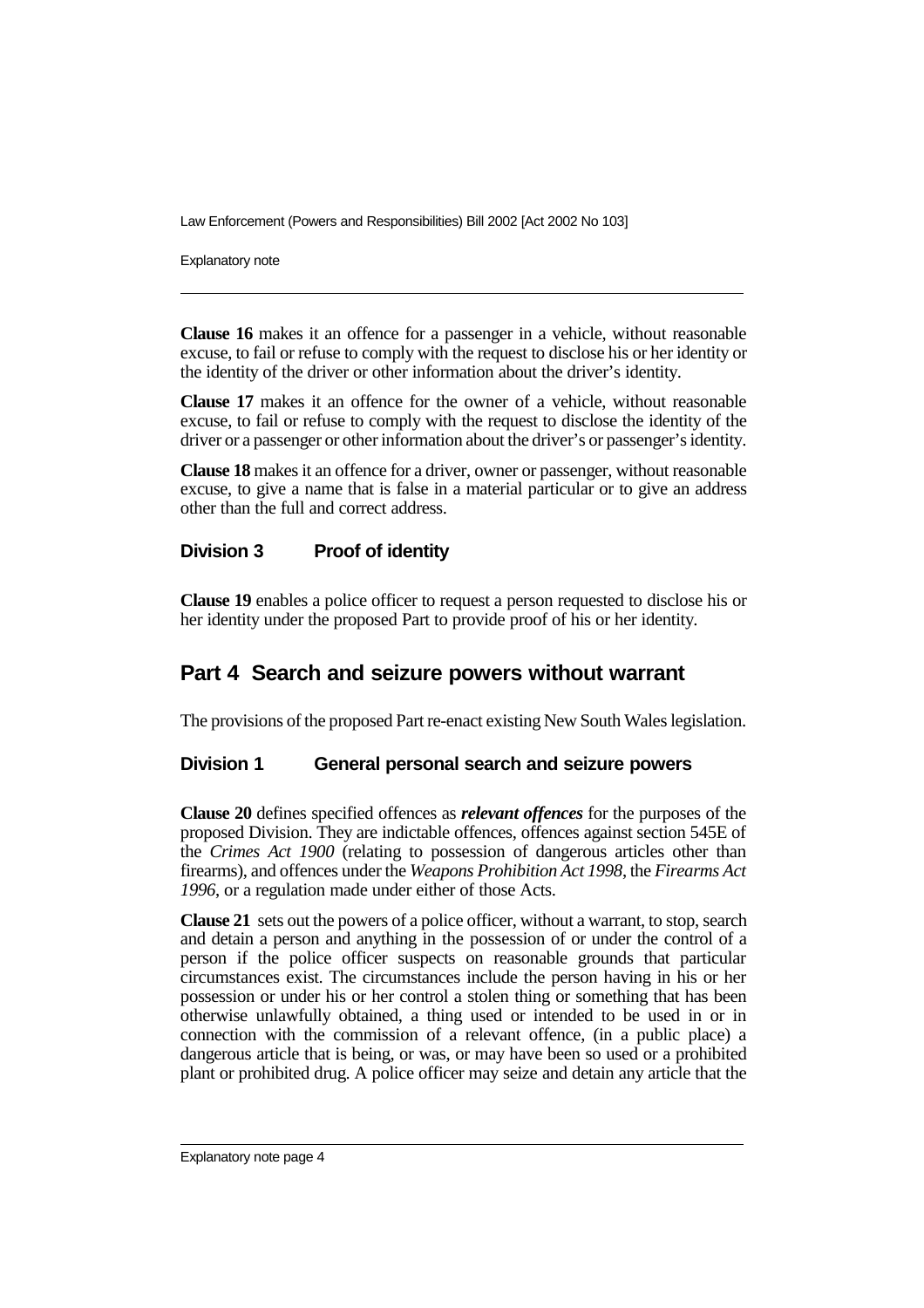Explanatory note

officer reasonably suspects is stolen or unlawfully obtained or may provide evidence of a relevant offence or that is a dangerous article or a prohibited plant or prohibited drug.

**Clause 22** enables a police officer who is lawfully on premises to seize and detain a dangerous article, if the police officer reasonably suspects that it is being or was being used in or in connection with a relevant offence.

#### **Division 2 Searches of persons on arrest or while in custody**

**Clause 23** sets out the power of a police officer to search a person at or after arrest if the officer suspects on reasonable grounds that the person is carrying anything that would present a danger to a person, that could be used to escape from lawful custody, that is a thing with respect to which an offence has been committed, that will provide evidence of the commission of an offence or that was used, or is intended to be used, in connection with the commission of an offence. A police officer who arrests a person for the purpose of taking the person into lawful custody may also search the person at or after arrest if the officer suspects on reasonable grounds that the person is carrying anything that would present a danger to the person or that could be used to assist the person to escape from lawful custody. A police officer may seize and detain anything of a kind for which the search may be conducted.

**Clause 24** sets out the power of a police officer to search a person who is in lawful custody and to take from the person anything found on that search.

#### **Division 3 Additional personal search and seizure powers in public places and schools**

**Clause 25** contains definitions of terms used in the proposed Division.

**Clause 26** enables a police officer to request a person who is in a public place or school to submit to a frisk search, and to search the person, if the police officer suspects on reasonable grounds that the person has a dangerous implement in his or her custody. If the person is in a school and is a student, the police officer may request that the person submit to a search of the person's locker and an examination of any bag or other personal effect in the locker. An adult nominated by the student may be present during the search. The police officer may request the production of anything seen or detected on the person that is a suspected dangerous implement or anything detected by an electronic metal detection device.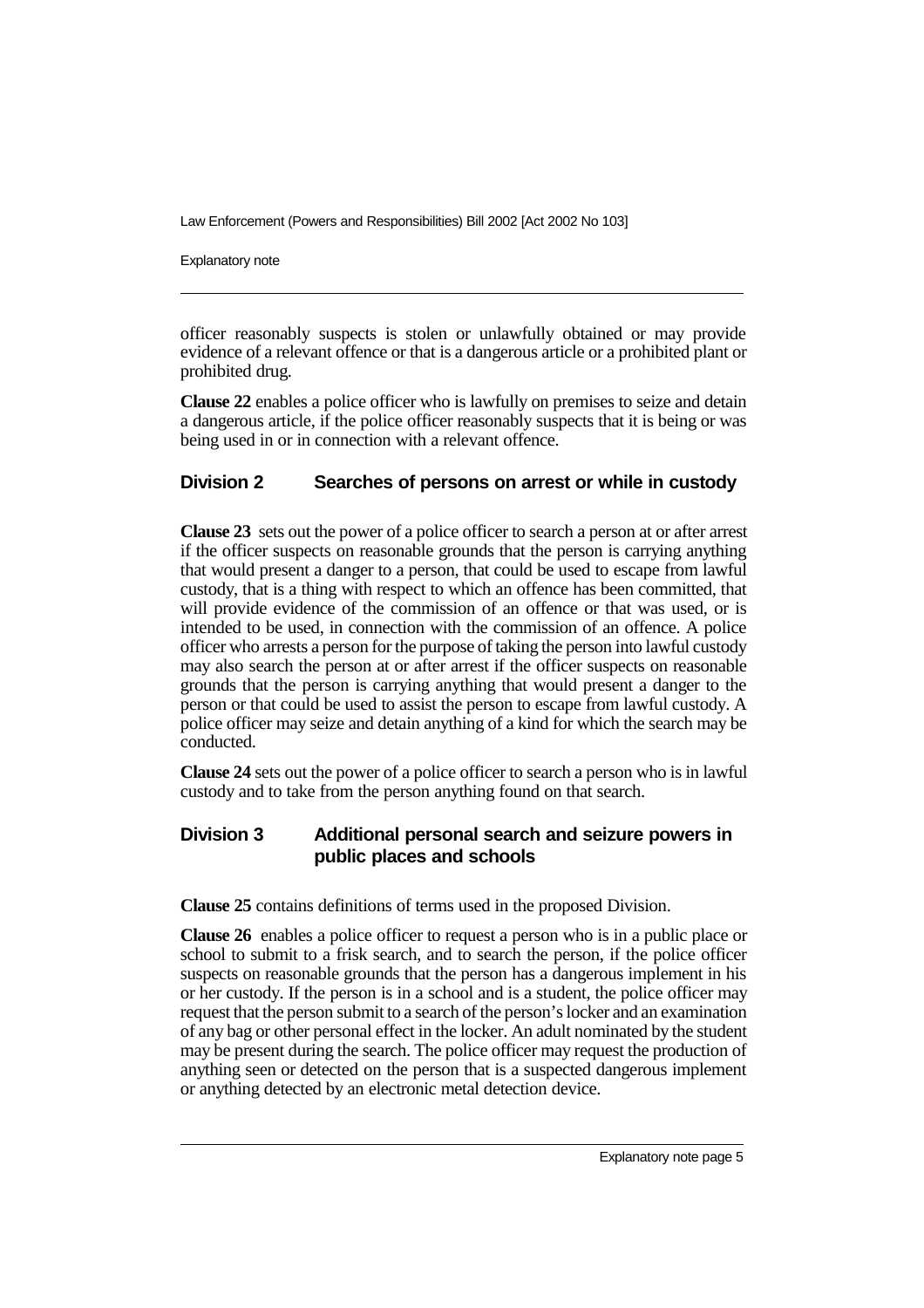Explanatory note

**Clause 27** makes it an offence, without reasonable excuse, to fail or refuse to produce a thing as requested or to submit to a search as requested.

**Clause 28** enables a police officer to confiscate a dangerous implement that is unlawfully in a person's custody in a public place or school.

#### **Division 4 Provisions relating generally to personal searches**

The provisions of the proposed Division reflect the common law relating to police search powers, current police guidelines relating to searches and relevant provisions of Commonwealth legislation.

**Clause 29** applies the proposed Division to searches by a police officer or other person under the proposed Act.

**Clause 30** authorises a police officer or other person to carry out a frisk search or an ordinary search whenever the police officer or other person is authorised to carry out a search. In a frisk search, the police officer or other person may treat a person's outer clothing (to which the search is to be confined) as the outer clothing after a coat or jacket is removed.

**Clause 31** authorises a police officer or other person to carry out a strip search if the officer or other person suspects on reasonable grounds that it is necessary to carry out such a search for the purposes of the search and that the seriousness and urgency of the circumstances require the strip search to be carried out.

**Clause 32** sets out rules applying generally to personal searches that a police officer or other person must comply with as far as is reasonably practicable in the circumstances. These include requirements to inform the person as to whether and why it is necessary to remove clothing, to ask for cooperation, to conduct the search in a way that provides reasonable privacy and is as quick as is reasonably practicable, to conduct the least invasive kind of search, not to search the person's genital area unless necessary to do so for the search purposes, to allow the person to dress as soon as the search is finished and not to question a person while searching the person. A search is to be conducted by a person of the same sex.

**Clause 33** sets out rules applying generally to strip searches that a police officer or other person must comply with as far as is reasonably practicable in the circumstances. These include requirements to conduct the search in a private area, not to search in view of persons of the opposite sex, not to search a person's body cavities, not to remove more clothes than is necessary and for a search not to involve more visual inspection than is necessary. A medical practitioner or parent or guardian may be present if the person being searched has no objection. The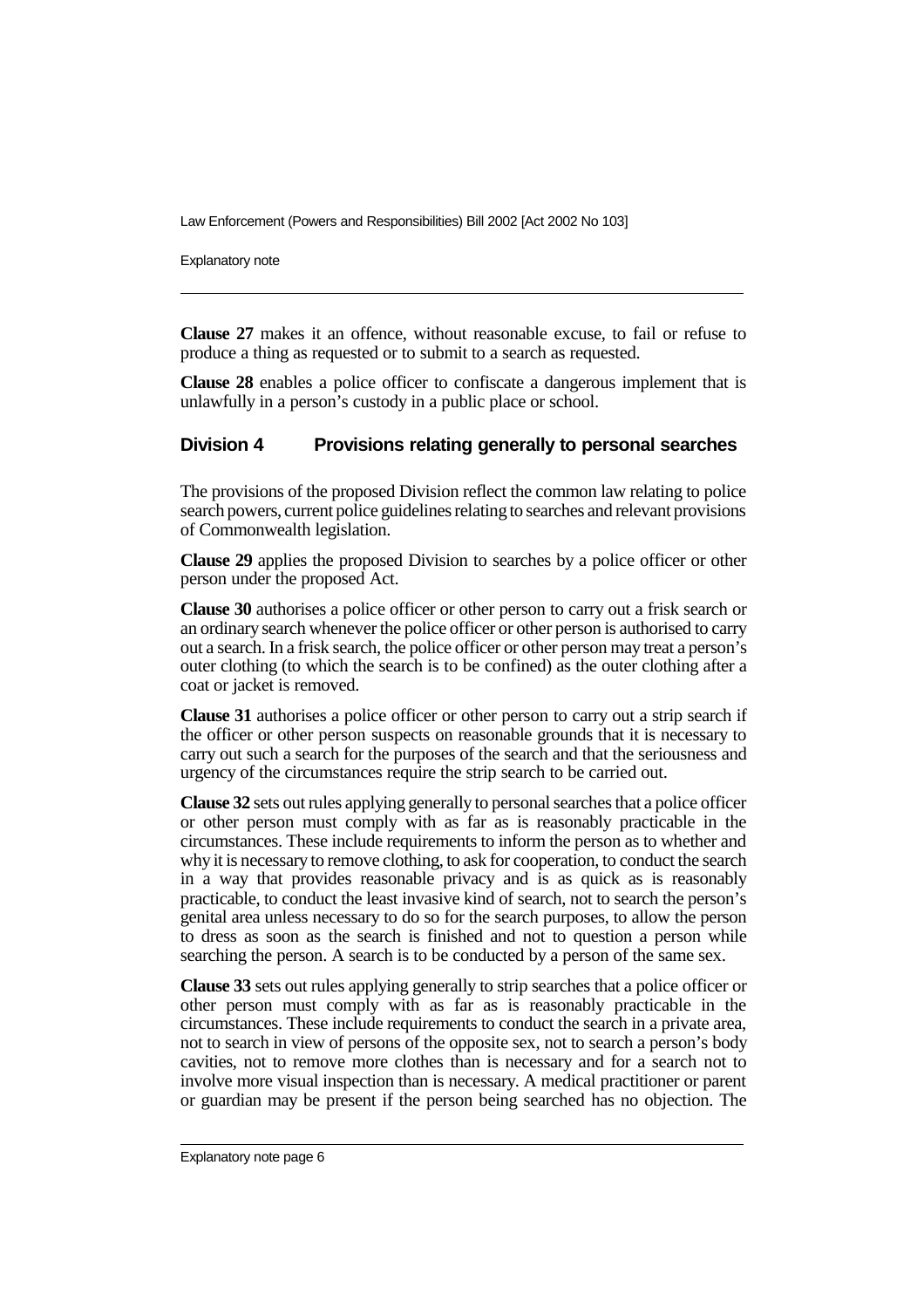Explanatory note

proposed section also requires strip searches of children aged between 10 and 18 years of age or persons suffering impaired intellectual functioning to be carried out, if reasonably practicable, in the presence of a parent or guardian of a person being searched.

**Clause 34** prohibits strip searches of persons under 10 years of age.

#### **Division 5 Vehicle entry, search and roadblock powers**

**Clause 35** defines specified offences as *relevant offences* for the purposes of the proposed Division. They are indictable offences, offences against section 545E of the *Crimes Act 1900* (relating to possession of dangerous articles other than firearms), and offences under the *Weapons Prohibition Act 1998*, the *Firearms Act 1996*, or a regulation made under either of those Acts.

**Clause 36** sets out the powers of a police officer, without a warrant, to stop, search and detain a vehicle if the police officer suspects on reasonable grounds that particular circumstances exist. The circumstances include the vehicle containing, or a person in the vehicle having in his or her possession or under his or her control, a stolen thing or something that has been otherwise unlawfully obtained or a prohibited plant or a prohibited drug, the vehicle being used, or containing a thing used or intended to be used, in or in connection with the commission of a relevant offence, the vehicle being in a public place and containing a dangerous article that is being, or was, or may have been, used in connection with a relevant offence or that circumstances exist on or in the vicinity of a public place that are likely to give rise to a serious risk to public safety. The powers extend to a vehicle of a class of vehicles if the police officer reasonably suspects that the vehicle is being used, or was or may have been used, in or in connection with the commission of an indictable offence or that circumstances exist on or in the vicinity of a public place that are likely to give rise to a serious risk to public safety. A police officer may seize and detain any article that the officer reasonably suspects is stolen or unlawfully obtained or may provide evidence of an offence or that is a dangerous article or a prohibited plant or prohibited drug.

**Clause 37** contains the power of a senior police officer to authorise police officers to exercise powers to erect roadblocks and direct vehicles to stop if the senior police officer suspects on reasonable grounds that the vehicle is being, or was, or may have been, used in connection with the commission of an indictable offence and doing so may provide evidence of such an offence or a risk to public safety may be lessened.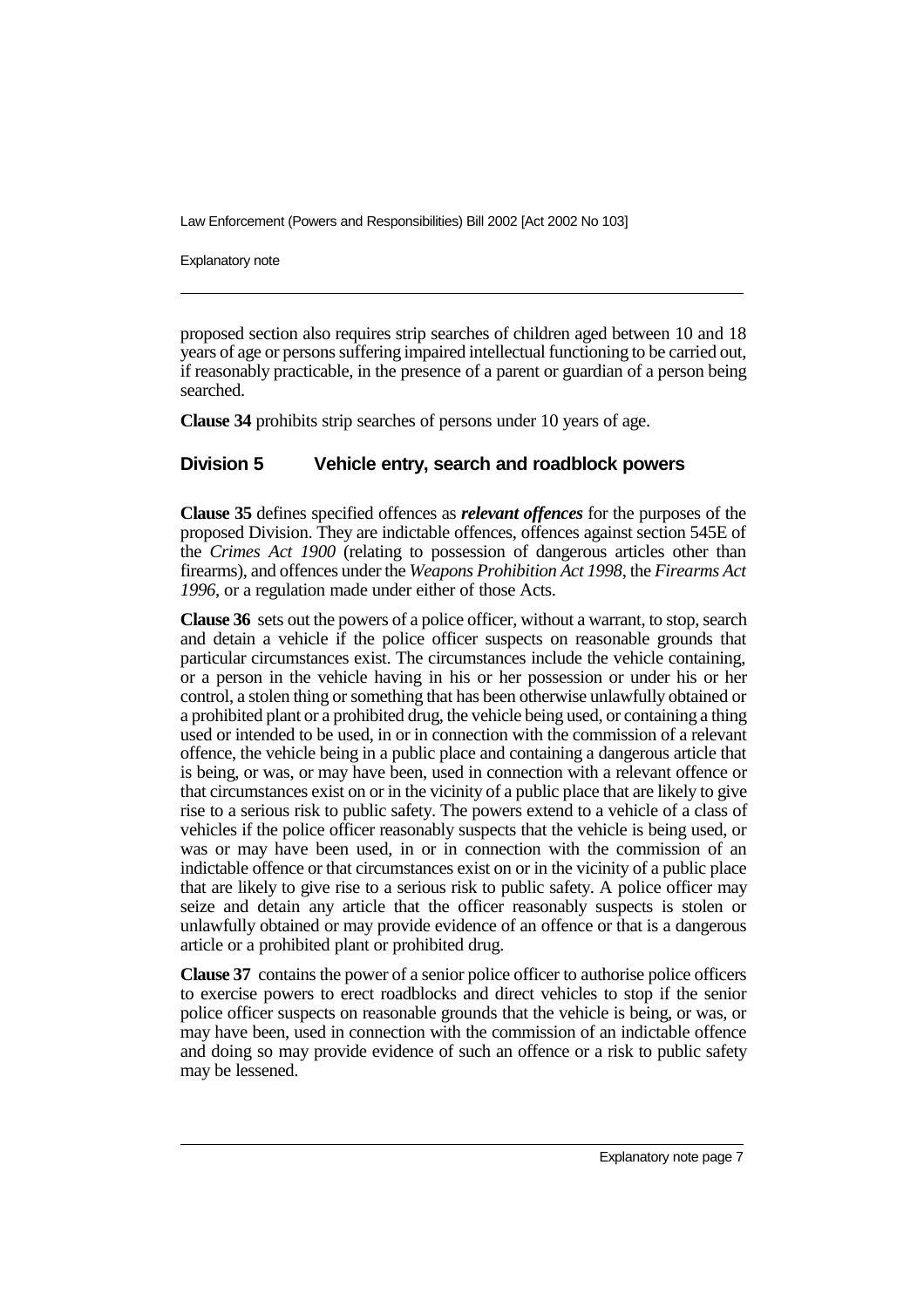Explanatory note

**Clause 38** enables a police officer to give reasonable directions to facilitate the exercise of a search power or a vehicle roadblock power under the proposed Division.

**Clause 39** makes it an offence, without reasonable excuse, to fail or refuse to stop a vehicle if requested to do so under the proposed Division or to fail or refuse to comply with a direction under the proposed Division.

**Clause 40** provides for roadblock authorisations to be verbal or written, and for the period for which they remain in force (up to 6 hours).

**Clause 41** sets out matters to be specified in a roadblock authorisation and requires a record to be made of a roadblock authorisation.

#### **Division 6 Vessel and aircraft entry and search powers**

**Clause 42** sets out the powers of a police officer, without a warrant, to stop, search and detain a vessel or aircraft if the police officer suspects on reasonable grounds that particular circumstances exist. The circumstances include the vessel or aircraft containing, or a person in the vessel or aircraft having in his or her possession or under his or her control, a stolen thing or something that has been otherwise unlawfully obtained, the vessel or aircraft being used or intended to be used, or containing a thing used or intended to be used, in or in connection with the commission of a relevant offence to which the proposed section applies and the vessel or aircraft being in a public place and containing a dangerous article that is being or may have been used in connection with such an offence. A police officer may seize and detain any article that the officer reasonably suspects is stolen or unlawfully obtained or may provide evidence of a relevant offence or that is a dangerous article or a prohibited plant or prohibited drug.

**Clause 43** contains a power for certain police officers authorised by the proposed section to board vessels to prevent injury, preserve peace and good order or to prevent, detect or investigate offences and sets out powers that may be exercised on boarding a vessel.

**Clause 44** confers a power on the commander of an aircraft, or a person authorised by an authorised officer, to search, without a warrant, an aircraft or a person, luggage or freight on an aircraft.

**Clause 45** enables certain police officers to search, detain and enter a vessel or aircraft if they reasonably suspect that there is a prohibited plant or prohibited drug in or on the vessel or aircraft in contravention of the *Drug Misuse and Trafficking Act 1985*.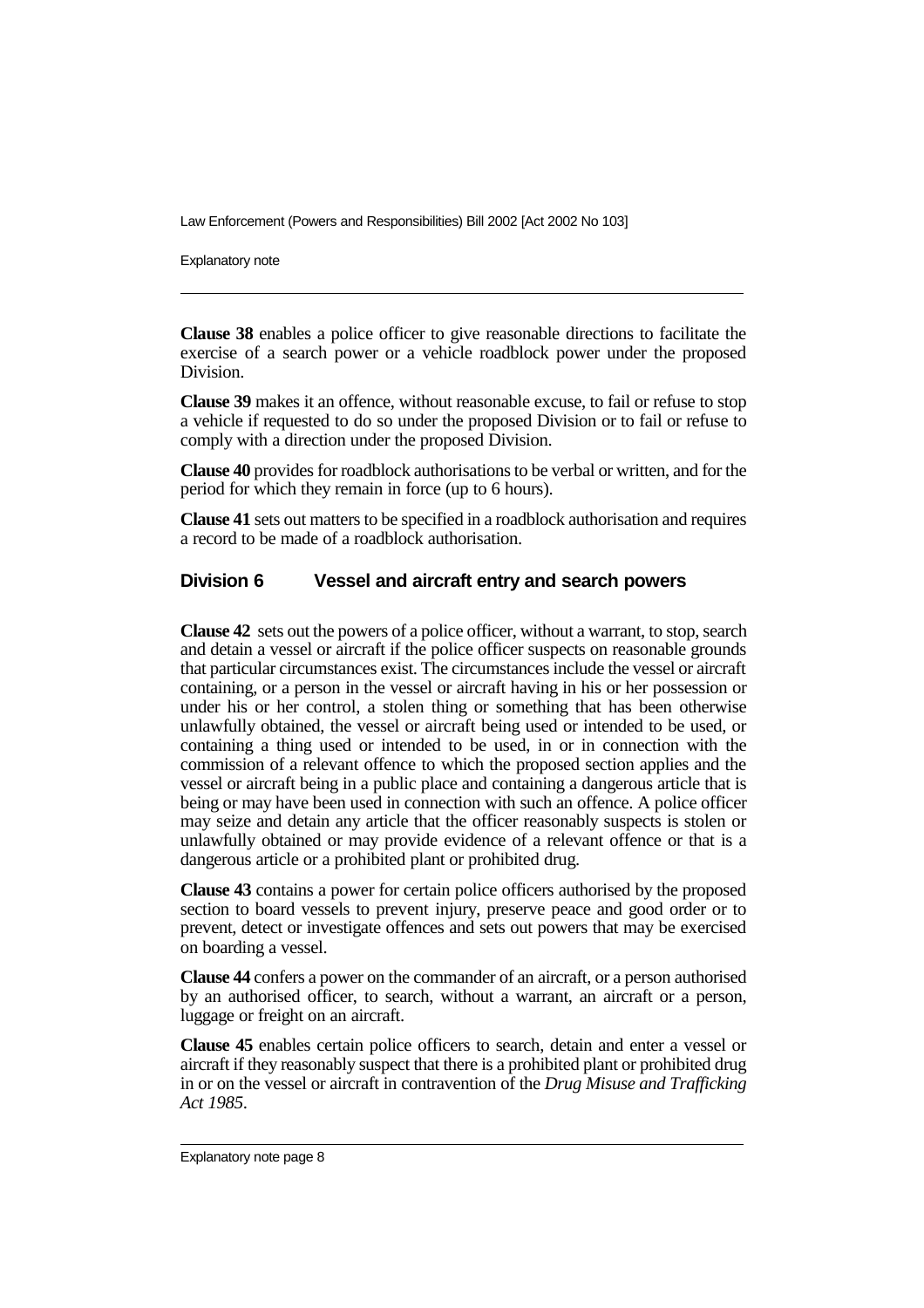Explanatory note

# **Part 5 Search and seizure powers with warrant or other authority**

The provisions of the proposed Part re-enact existing New South Wales legislation.

#### **Division 1 Definitions**

**Clause 46** contains definitions of terms used in the proposed Part.

#### **Division 2 Police powers relating to warrants**

**Clause 47** enables a police officer to apply to an authorised officer for a search warrant if the police officer believes on reasonable grounds that there is, or within 72 hours will be, in or on any premises, a thing connected with particular offences or a thing that is stolen or otherwise unlawfully obtained.

**Clause 48** enables an authorised officer to issue a search warrant if satisfied there are reasonable grounds for doing so.

**Clause 49** provides that a police officer executing a search warrant may seize and detain a thing mentioned in the warrant or connected with an offence.

**Clause 50** empowers a police officer to search a person found on the premises whom the officer reasonably suspects of having a thing mentioned in the warrant.

**Clause 51** enables a police officer to make certain inquiries if the warrant relates to child prostitution offences.

**Clause 52** makes it an offence, without reasonable excuse, to obstruct or hinder a person executing a search warrant.

#### **Division 3 Notices to produce documents**

**Clause 53** enables a police officer to apply to an authorised officer for a notice to produce documents if the police officer believes on reasonable grounds that an authorised deposit-taking institution holds documents that may be connected with an offence committed by someone else.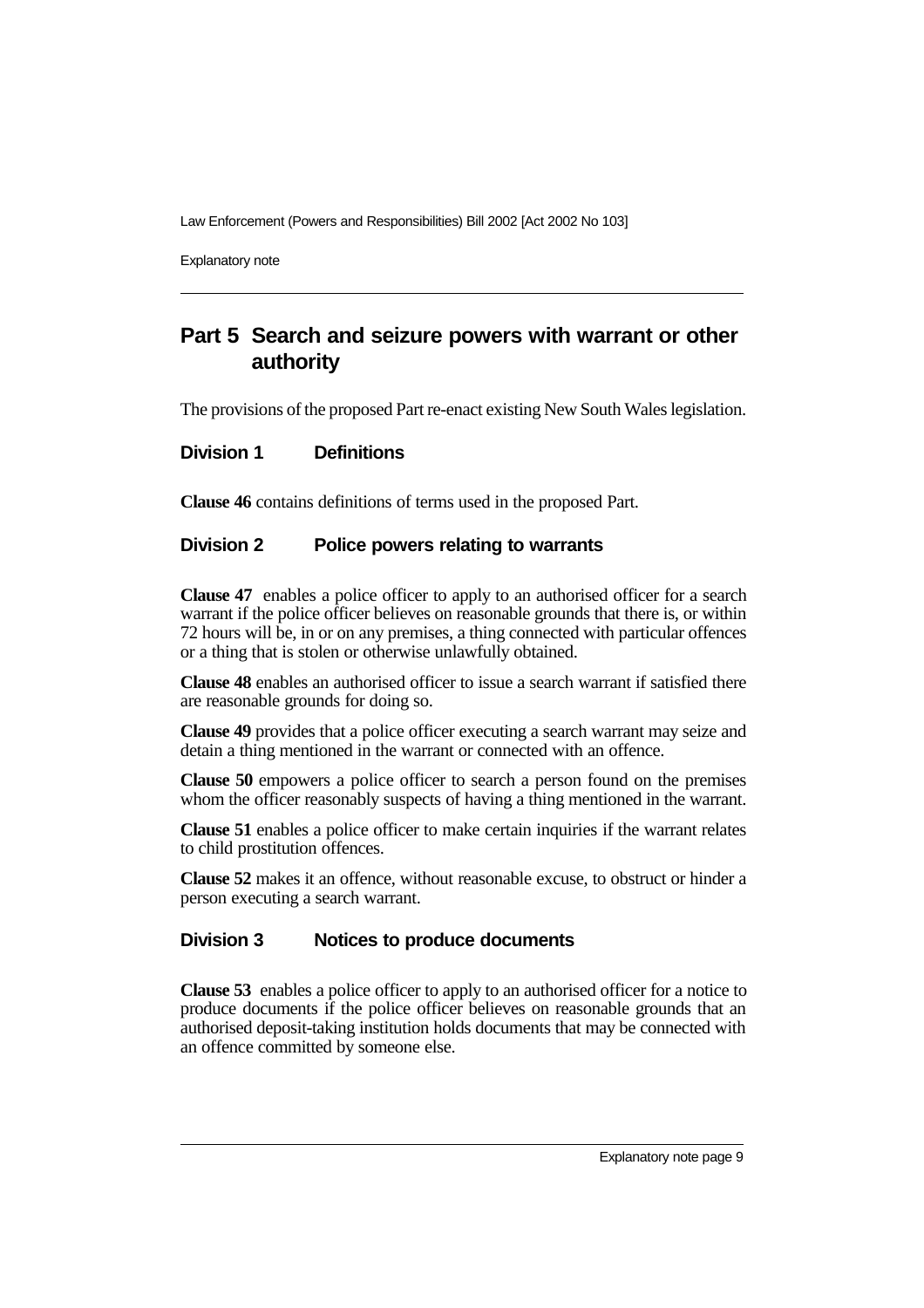Explanatory note

**Clause 54** provides that an authorised officer may issue a notice if satisfied there are reasonable grounds for suspecting that an authorised deposit-taking institution holds documents that may be connected with an offence committed by someone else and that the institution is not a party to the offence.

**Clause 55** requires the authorised officer to include the name of the institution in the notice.

**Clause 56** contains a procedure for dealing with claims by an authorised deposittaking institution that certain documents are privileged.

**Clause 57** makes it clear that an authorised deposit-taking institution is not liable for anything done in the honest belief that it was complying with a notice to produce documents but is guilty of an offence if it refuses or fails to comply with a notice without reasonable excuse.

**Clause 58** provides that a document produced under the proposed Division is taken to be seized under the proposed Act, which has the effect of making it subject to the safeguards applicable to things seized.

#### **Division 4 Provisions relating generally to warrants and notices to produce documents**

**Clause 59** sets out the provisions generally applicable to search warrants, crime scene warrants, detention warrants and notices to produce and other specified warrants, while limiting the application of some provisions to things that are not search warrants.

**Clause 60** sets out the manner of applying for a warrant in person.

**Clause 61** sets out the manner of applying for a warrant by telephone, radio, facsimile or other communication device in urgent circumstances.

**Clause 62** sets out the information to be contained in an application for a warrant.

**Clause 63** makes it an offence to give false or misleading information in an application for a warrant, knowing it to be false or misleading.

**Clause 64** provides that a further application for a warrant after a refusal may not be made to an authorised officer unless justified by additional information but may be made to a Magistrate without such information.

**Clause 65** contains requirements as to records to be kept of applications for warrants.

Explanatory note page 10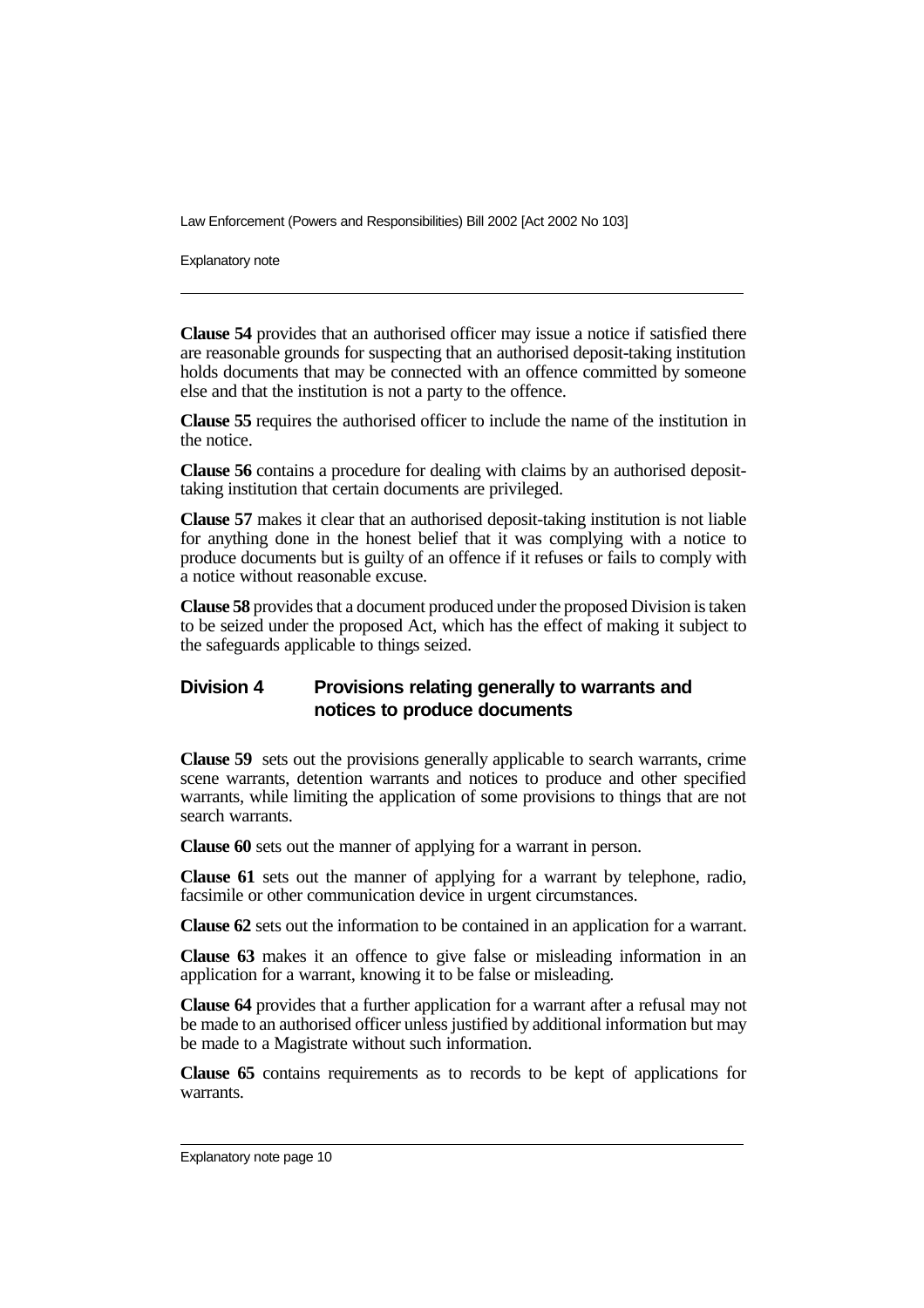Explanatory note

**Clause 66** requires a warrant to be in the form prescribed by the regulations.

**Clause 67** requires an occupier's notice to be given to a person to whom a warrant is issued and to be served on entry to the premises concerned or as soon as practicable after, unless service is postponed by the issuing authorised officer.

**Clause 68** requires a person executing a warrant to make an announcement before entry except where the safety of any person, or the execution of the warrant, may be affected.

**Clause 69** requires a person executing a warrant to show the warrant relied on.

**Clause 70** enables a person executing a warrant to use reasonable force to enter the premises and to break open receptacles if reasonably necessary to do so.

**Clause 71** enables a person executing a warrant to use assistants.

**Clause 72** requires a person executing a warrant to execute a warrant by day unless authorised in the warrant to do so by night.

**Clause 73** provides for the time at which a warrant expires and the general limits on the period for which warrants may be issued and on extensions of that time.

**Clause 74** requires a person executing a warrant to report to the authorised officer who issued it as to its execution, and related matters, within 10 days after the execution of the warrant or the expiry of the warrant, whichever first occurs.

**Clause 75** provides for other authorised officers to exercise functions if the original authorised officer who issues a warrant dies, ceases to be an authorised officer or is absent.

**Clause 76** provides that a defect does not invalidate a warrant unless it affects the substance of a warrant in a material particular.

#### **Division 5 Miscellaneous**

**Clause 77** abolishes common law search warrants.

**Clause 78** enables the Minister to enter into arrangements in relation to the transmission to or from other States and Territories of things seized under this Act or under the law of another State or Territory, where the thing seized is relevant to the investigation of an offence.

**Clause 79** converts certain references.

**Clause 80** applies search warrant provisions to electricity and gas legislation.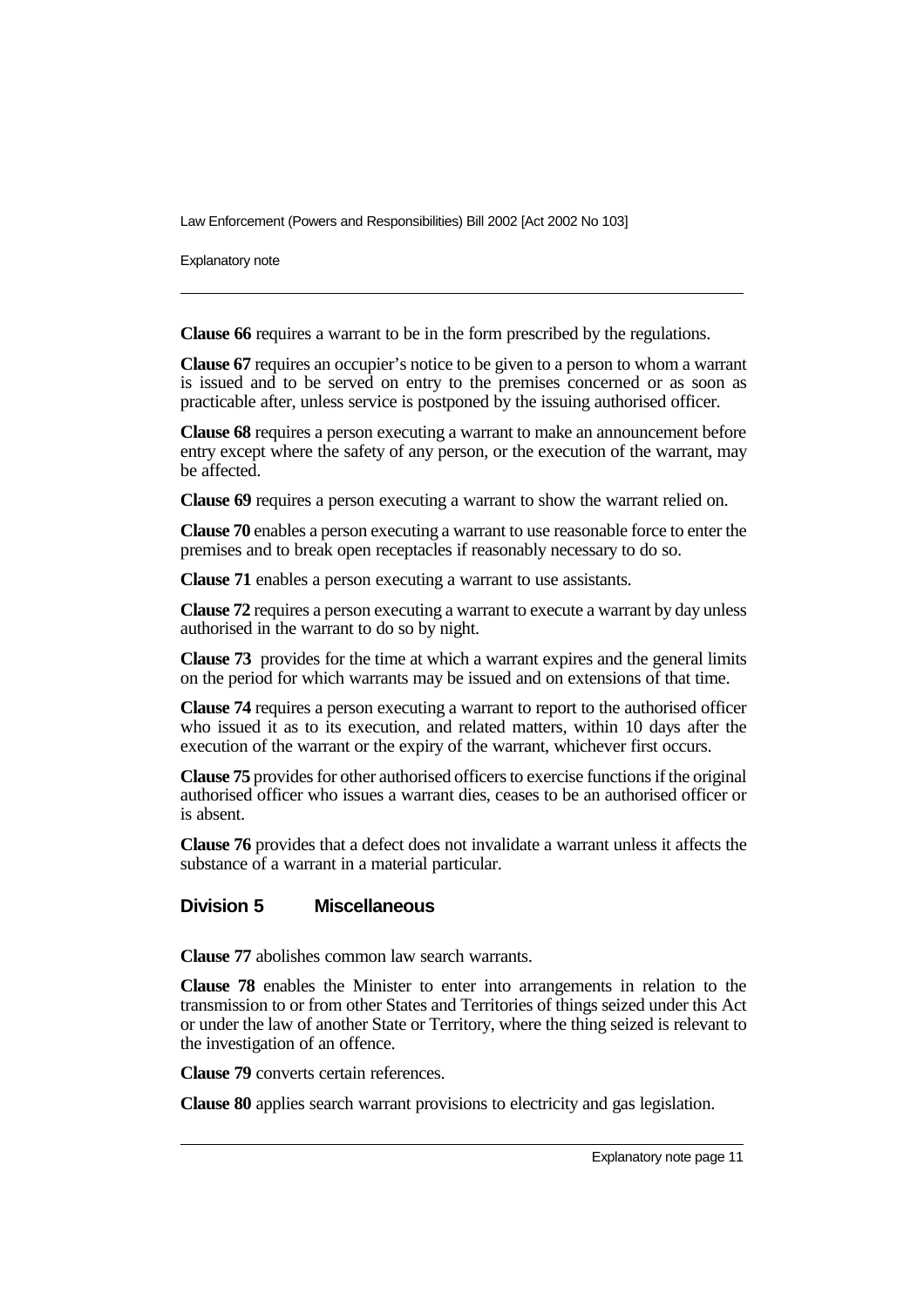Explanatory note

# **Part 6 Search, entry and seizure powers relating to domestic violence offences**

The provisions of the proposed Part re-enact existing New South Wales legislation.

**Clause 81** contains definitions of terms used in the proposed Part.

**Clause 82** enables a police officer to enter a dwelling at the invitation of an occupier if the police officer believes on reasonable grounds that a domestic violence offence is being, or may have been recently, committed or is imminent, or is likely to be committed. The police officer may not enter or remain if authority to do so is refused or there is no other authority to do so, except where the invitation was given by a person who the officer believes to be the victim of the offence.

**Clause 83** enables a warrant to be applied for if entry is denied and the police officer suspects that the same circumstances exist and entry is necessary to investigate or prevent a domestic violence offence.

**Clause 84** makes it an offence, without reasonable excuse, to obstruct or hinder a person executing a domestic violence warrant.

**Clause 85** enables a police officer who enters premises under the proposed Part to investigate, render aid to any injured person, exercise a power of arrest, prevent the commission of an offence and inquire for and, if informed that firearms are present, search for firearms.

**Clause 86** requires a police officer who enters premises and who believes on reasonable grounds that there is a firearm in a dwelling to apply for a search warrant to search for firearms if informed that there is no firearm in the dwelling. The warrant may authorise any firearms to be seized and detained.

**Clause 87** confers on a police officer who lawfully enters a dwelling a power to search for a dangerous article if the police officer believes on reasonable grounds that such an article is in the dwelling and is being, or was, or may have been or may be used to commit a domestic violence offence.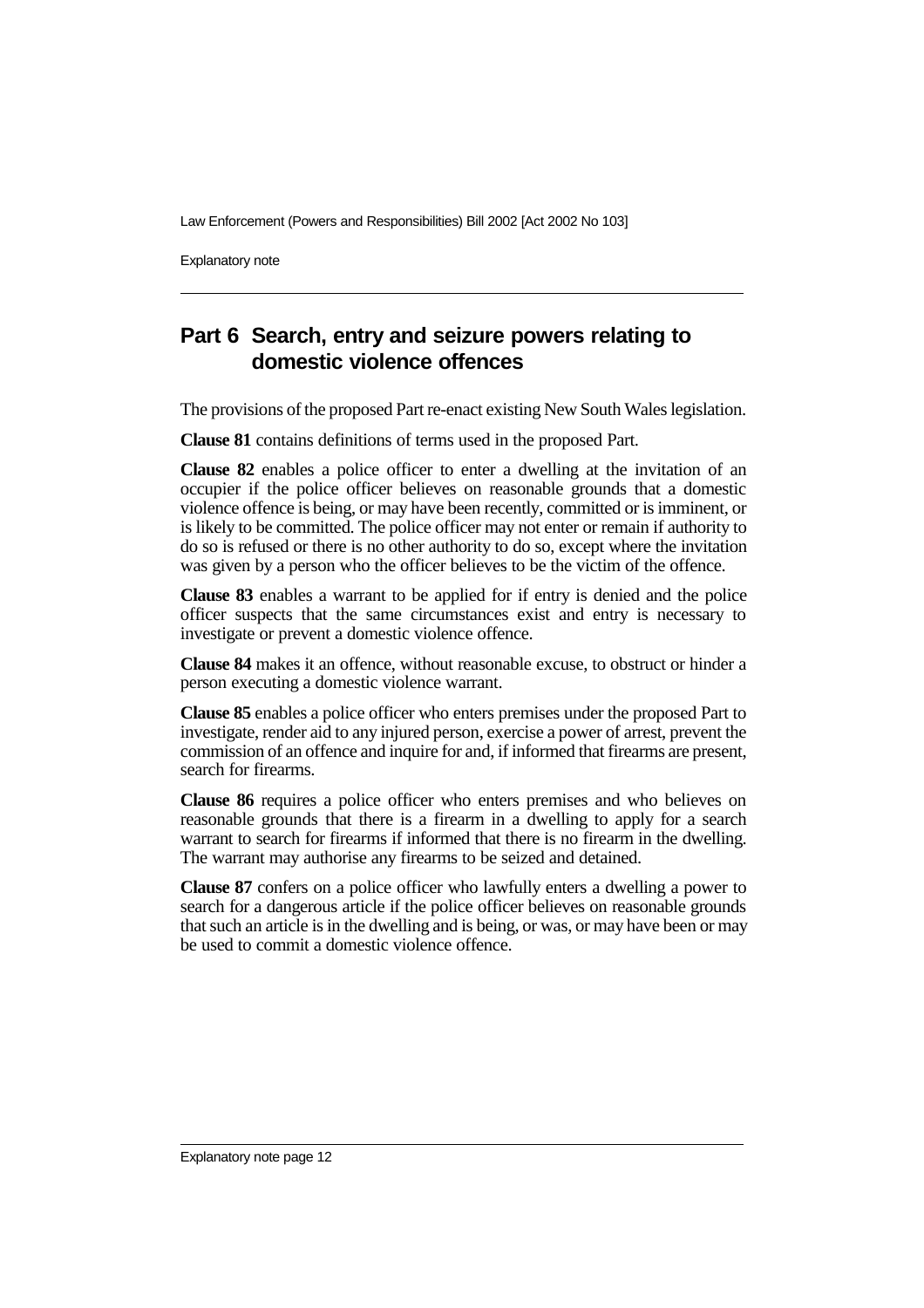Explanatory note

### **Part 7 Crime scenes**

The proposed Part enacts new provisions setting out the powers of police officers in relation to crime scenes.

**Clause 88** empowers a police officer who is lawfully on premises (whether under the authority of a crime scene warrant or under any other lawful authority) to establish a crime scene and exercise crime scene powers in accordance with the proposed Part.

**Clause 89** applies the proposed Part to all premises whether or not a public place but provides that a crime scene warrant is not necessary in relation to the exercise of crime scene powers in a public place.

**Clause 90** sets out the circumstances when a crime scene may be established. A crime scene may be established on premises by a police officer who suspects on reasonable grounds that an offence committed in connection with a traffic accident (resulting in death or serious injury) or a serious indictable offence is being, or was, or may have been, committed on the premises and that it is reasonably necessary to do so to preserve, or search for and gather, evidence of such an offence. A crime scene may also be established by a police officer who suspects on reasonable grounds that evidence of a serious indictable offence committed elsewhere may be on the premises and that it is reasonably necessary to do so to preserve, or search for and gather, evidence of such an offence.

**Clause 91** sets out the way in which a crime scene may be established.

**Clause 92** enables a police officer to exercise certain crime scene powers for the purpose of preserving evidence of the commission of an offence. The powers may be exercised for not more than 3 hours unless a crime scene warrant is obtained. A crime scene may not be established more than once at the same place in a 24 hour period unless a crime scene warrant is obtained.

**Clause 93** requires a police officer who establishes a crime scene for less than 3 hours to notify a senior police officer of that fact.

**Clause 94** enables a police officer to apply to an authorised officer for a crime scene warrant.

**Clause 95** sets out the powers that may be exercised at a crime scene. These include powers to give directions to leave or not to enter a crime scene, to remove obstructions, to perform necessary investigations, to conduct examinations or processes, to open things, to use utilities, to seize things, to dig up things, to remove walls or ceilings and other reasonably necessary and incidental powers.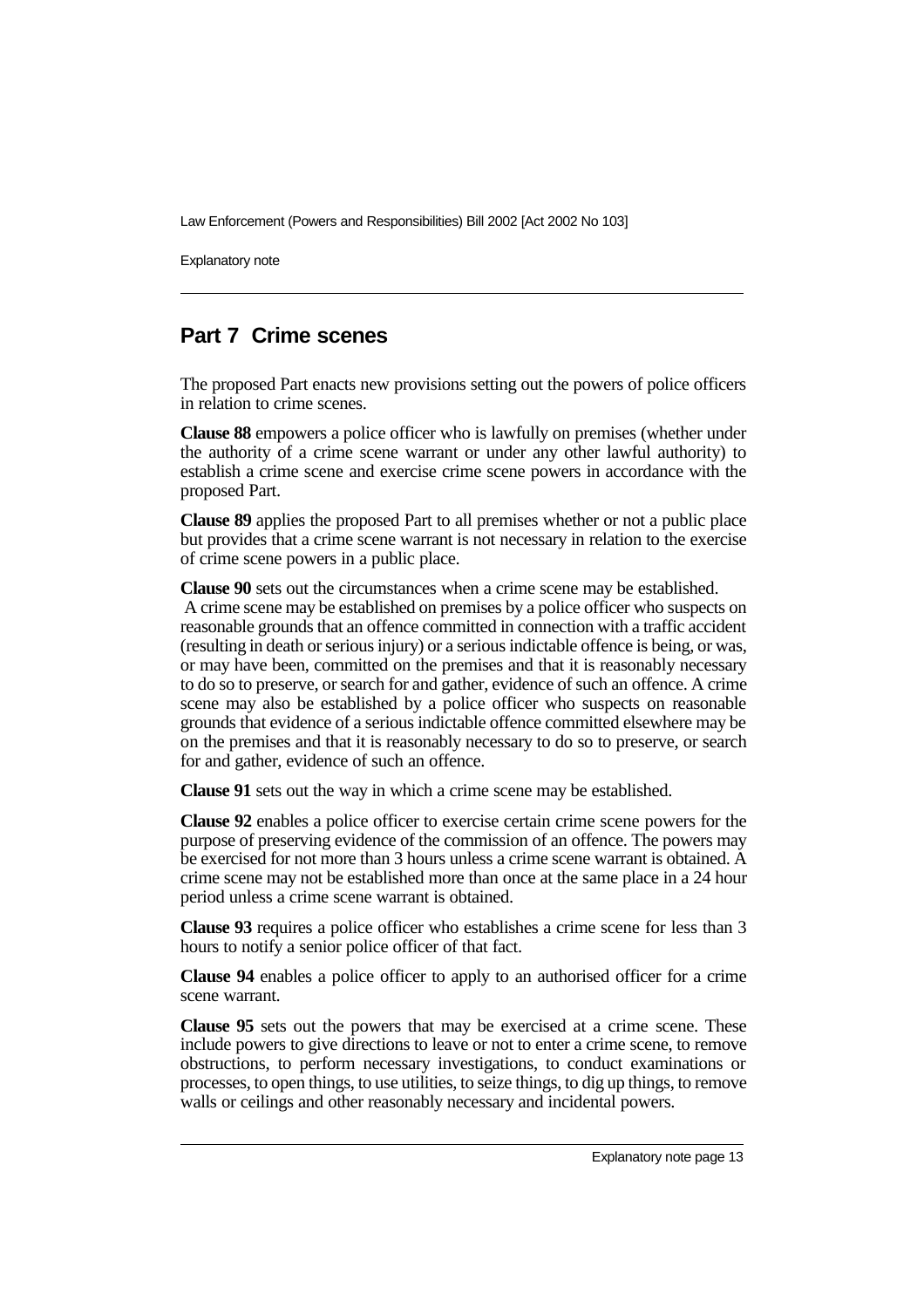Explanatory note

**Clause 96** makes it an offence, without reasonable excuse, to obstruct or hinder a person executing a crime scene warrant or to fail or refuse to comply with a direction of a police officer given pursuant to crime scene powers.

**Clause 97** provides that the proposed Part does not prevent an application being made for a search warrant, or affect the exercise of any other function at or in relation to a crime scene.

**Clause 98** makes it clear that the proposed Part does not confer any additional power of entry or limit any power of entry of a police officer.

#### **Part 8 Powers relating to arrest**

The provisions of the proposed Part re-enact existing New South Wales legislation and enact certain provisions reflecting the common law.

**Clause 99** sets out the powers of police officers to arrest without a warrant. A police officer may arrest a person if that person is in the act of committing an offence, has just committed an offence, has committed a serious indictable offence for which the person has not yet been tried or if the police officer suspects on reasonable grounds that the person has committed an offence. A police officer must not arrest a person for the purpose of taking proceedings for an offence against the person unless the officer suspects on reasonable grounds that the arrest is necessary to ensure the person's attendance at court or for other purposes relating to the protection of evidence or preventing the repetition of an offence or another offence. An arrested person, and any property on the person, must, as soon as is reasonably practicable, be taken before an authorised officer to be dealt with according to law.

**Clause 100** sets out the powers of persons other than police officers to arrest without a warrant. Any such person may arrest another person if that other person is in the act of committing an offence, has just committed an offence or has committed a serious indictable offence for which the person has not yet been tried. An arrested person, and any property on the person, must be taken before an authorised officer to be dealt with according to law.

**Clause 101** sets out the power of a police officer to arrest with a warrant and to deal with a person in accordance with a warrant.

**Clause 102** sets out the power of a police officer to arrest a person who the police officer suspects on reasonable grounds is unlawfully at large.

**Clause 103** sets out the power of a police officer to apply for a warrant for the arrest of a person who is unlawfully at large and enables a warrant to be issued.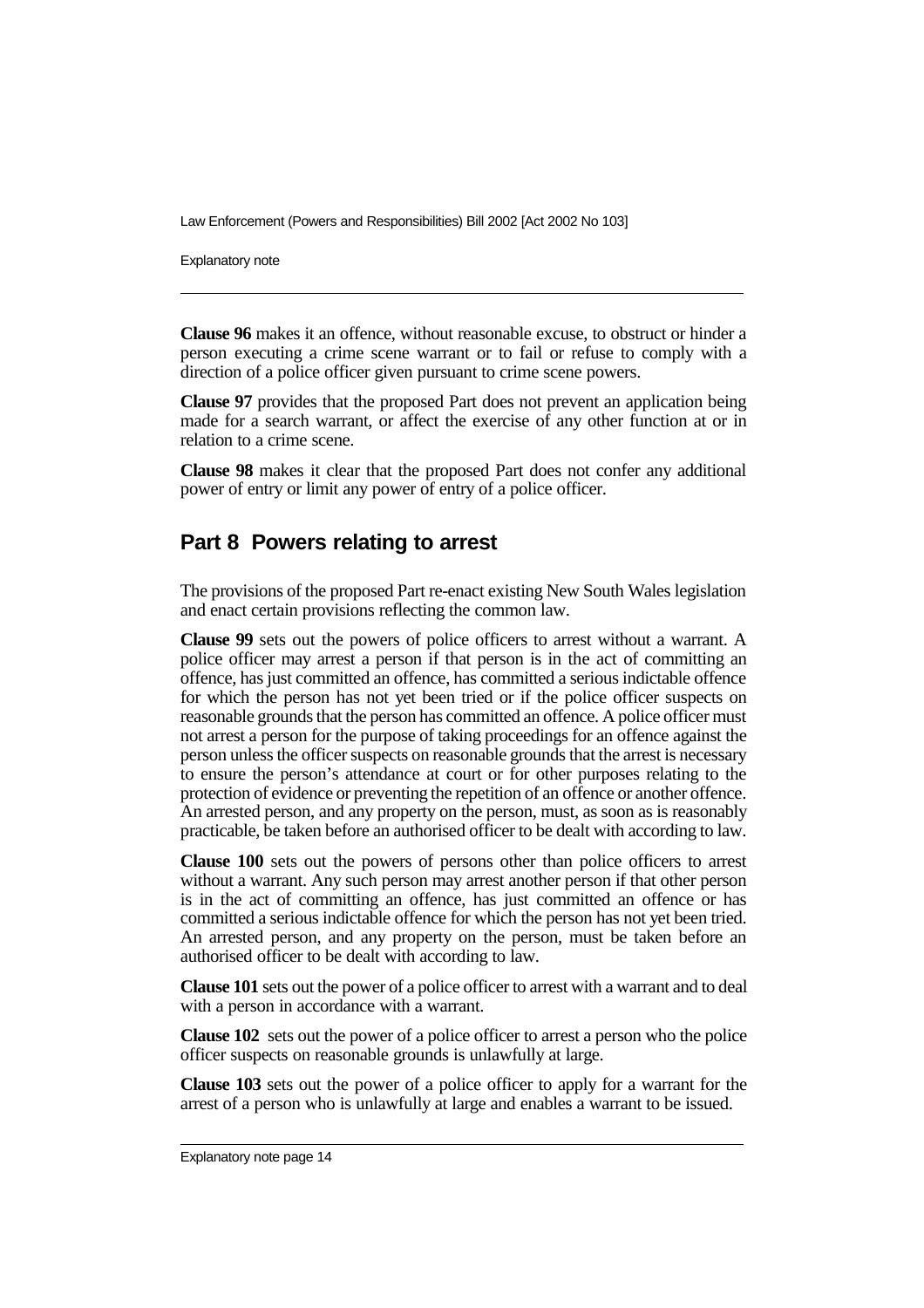Explanatory note

**Clause 104** sets out the power of a police officer to arrest a person if the police officer suspects on reasonable grounds that the person has committed an interstate offence.

**Clause 105** enables a police officer to discontinue an arrest at any time.

**Clause 106** provides that a person who, following arrest, is taking part in a covert investigation ceases to be under arrest.

**Clause 107** provides that the proposed Part does not affect the power of a police officer to commence proceedings for an offence other than by arresting a person, or the power to deal with offences in other ways (including the issue of a penalty notice).

**Clause 108** provides that the proposed Part does not affect the operation of the *Young Offenders Act 1997*.

# **Part 9 Investigations and questioning**

The provisions of the proposed Part re-enact existing New South Wales legislation.

**Division 1 Preliminary**

**Clause 109** sets out the objects of the proposed Part.

**Clause 110** contains definitions of terms used in the proposed Part.

**Clause 111** sets out the persons to whom the proposed Part applies, who are persons arrested by a police officer for an offence but not persons detained as intoxicated persons.

**Clause 112** enables regulations to be made modifying the application of the proposed Part to children, Aboriginal persons or Torres Strait Islanders, persons of non-English speaking background and persons who have a disability.

**Clause 113** makes it clear that the proposed Part does not affect certain existing powers of arrest and investigation or certain rights of persons in custody.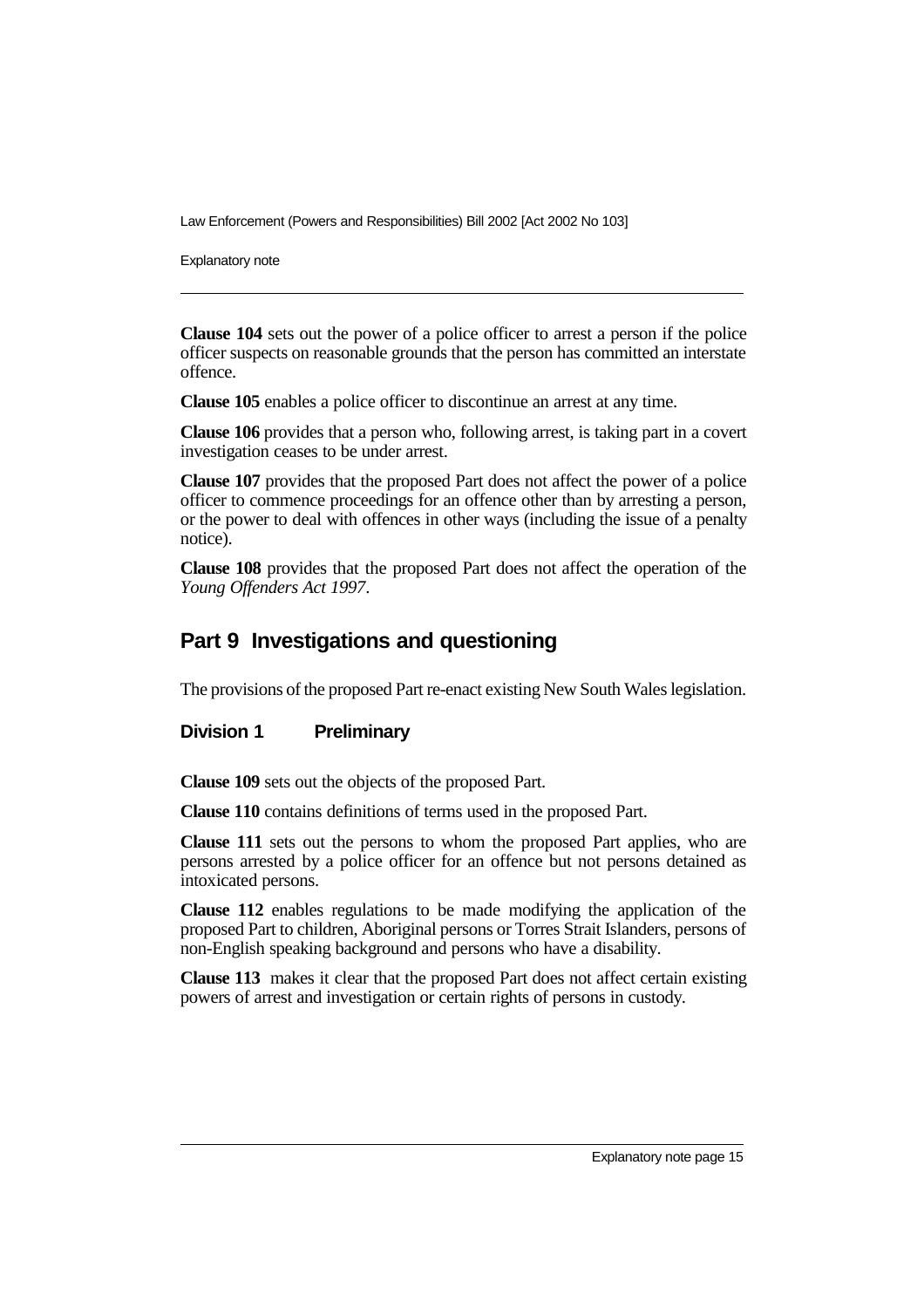Explanatory note

#### **Division 2 Investigation and questioning powers**

**Clause 114** enables a police officer to detain an arrested person for the investigation period for the purpose of investigating whether the person committed the offence for which the person was arrested. Other offences may be investigated and the person must be released, or brought before an authorised officer or court, within the investigation period.

**Clause 115** describes the investigation period which is to be a period that is reasonable having regard to the circumstances but is not to exceed 4 hours or such longer period as may be permitted by a detention warrant.

**Clause 116** sets out the matters to be taken into account for determining the reasonable investigation period. These include the condition of the person, whether the person's presence is necessary, the number, seriousness and complexity of the offences, the time required for investigation facilities to become available and other matters.

**Clause 117** provides that certain times may be disregarded when determining the length of an investigation period, including transport time, times to allow communication with friends, legal advisers and other persons and time spent waiting for medical attention and other specified periods.

**Clause 118** enables a police officer, before the end of the investigation period, to apply to an authorised officer for a detention warrant to extend the maximum investigation period by up to 8 hours. The period cannot be extended more than once and a warrant must not be issued unless the authorised officer is satisfied that the further period of detention is reasonably necessary, there is no reasonable alternative means of completing the investigation, the investigation is being conducted diligently and circumstances exist which make it impracticable for the investigation to be completed within the original period.

**Clause 119** sets out requirements for detention warrants. An application may be made in person or by telephone and, in the case of a telephone application, information must be transmitted to the authorised officer within one day.

**Clause 120** sets out the information that must be provided in an application for a detention warrant.

**Clause 121** provides that a court may take into account any period during which a person was detained under the proposed Part when passing sentence on the person.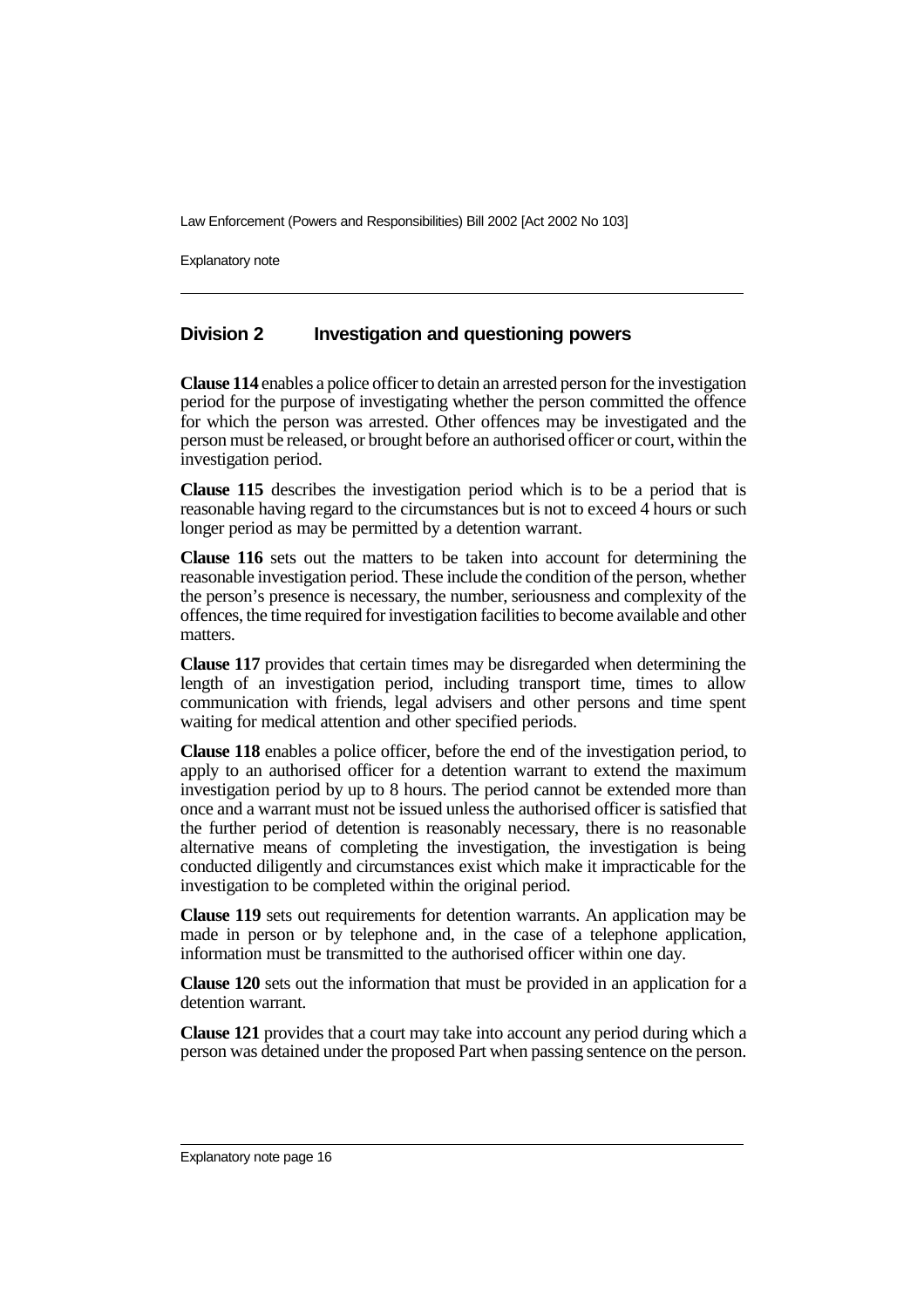Explanatory note

#### **Division 3 Safeguards relating to persons in custody for questioning**

**Clause 122** requires the custody manager at a police station or other place of detention to caution the detained person about the use in evidence of anything said by the person and to give the person a summary of the provisions of the proposed Part.

**Clause 123** confers on a detained person the right to be informed of the right to communicate or attempt to communicate with a friend, relative, guardian or independent person and a legal practitioner and to be given facilities to do so. Questioning is to be deferred for a reasonable period (of up to 2 hours after the initial communication) to enable this to be done and a legal practitioner must be allowed to be present, if requested, during any investigative procedure.

**Clause 124** confers on a detained person who is not an Australian citizen or a permanent Australian resident the right to be informed of the right to communicate or attempt to communicate with a consular official of the country of which the person is a citizen and to be given facilities to do so. Questioning is to be deferred for a period of up to 2 hours after the initial communication to enable this to be done.

**Clause 125** sets out the circumstances when the requirements relating to communication with friends and other persons need not be complied with by a custody manager. These include a situation where the custody manager believes that doing so is likely to result in an accomplice avoiding arrest, the concealment, fabrication, destruction or loss of evidence or intimidation of a witness, hindering the recovery of any person or property concerned in the offence or bodily injury being caused to another person.

**Clause 126** requires a detained person to be informed of any inquiry as to the person's whereabouts by a friend, relative or guardian and provides for the information to be given unless the detained person does not agree, the custody manager does not believe the person is a friend, relative or guardian or that giving the information may result in an accomplice avoiding arrest, the concealment, fabrication, destruction or loss of evidence or intimidation of a witness, hindering the recovery of any person or property concerned in the offence or bodily injury being caused to another person.

**Clause 127** requires a detained person to be informed of any inquiry as to the person's whereabouts by a legal practitioner representing the person, a consular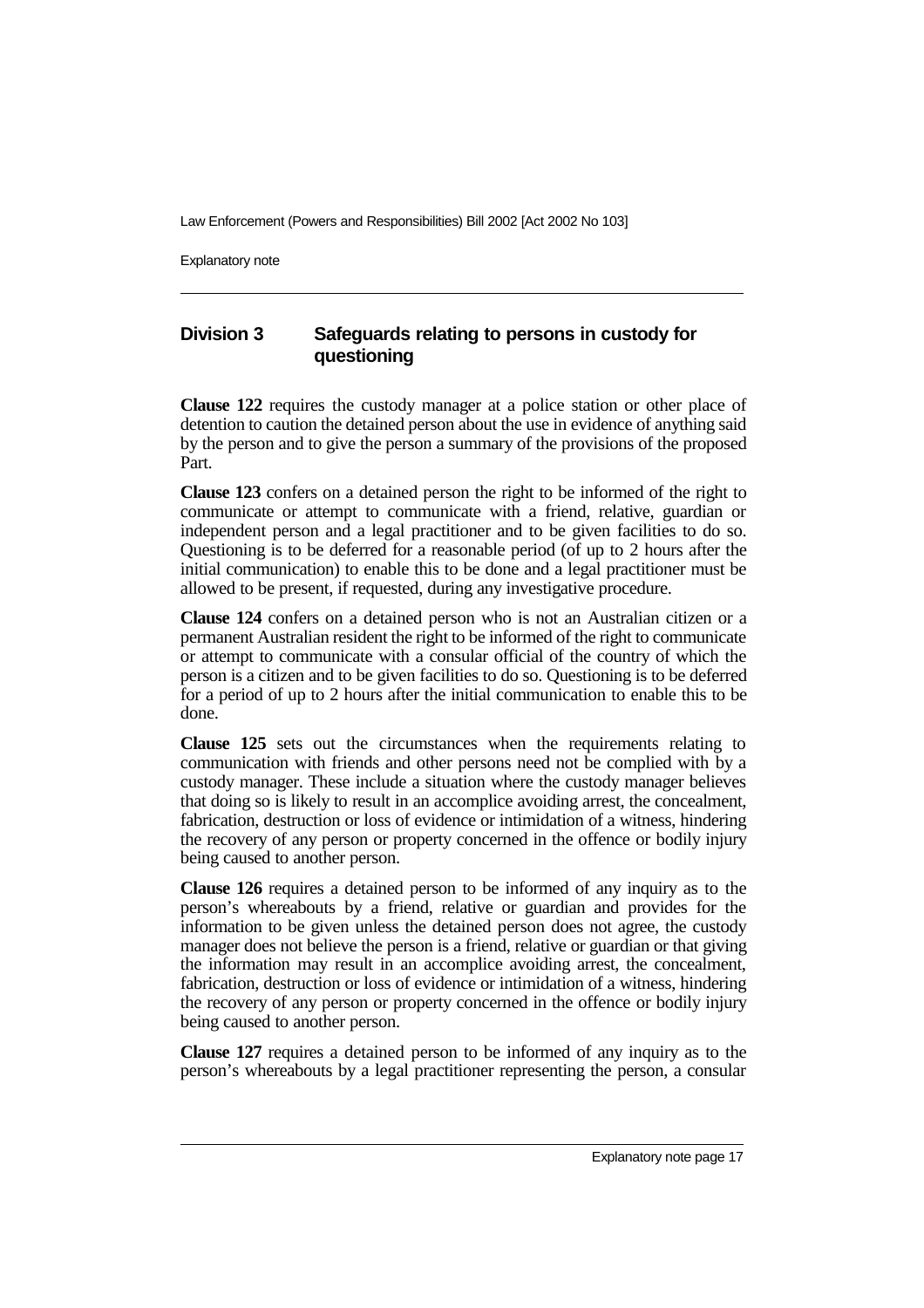Explanatory note

official or a person in a professional capacity relating to the detained person's welfare and provides for the information to be given unless the detained person does not agree or the custody manager does not believe the person requesting information.

**Clause 128** requires the custody manager to provide an interpreter if the custody manager believes on reasonable grounds that the person has inadequate English and cannot communicate with reasonable fluency in English or cannot communicate with reasonable fluency because of disability.

**Clause 129** requires the custody manager to provide medical attention to the detained person.

**Clause 130** requires the custody manager to provide reasonable refreshments and access to toilet facilities and, if practicable, facilities to wash, shower or bathe.

**Clause 131** requires the custody manager to keep a custody record for each detained person and to ensure that a copy is given to the person when taken before a Magistrate, authorised officer or court or when released.

#### **Division 4 Regulations**

**Clause 132** enables regulations to be made for or with respect to guidelines regarding the exercise of functions conferred or imposed on police officers under the proposed Part, police officers who may act as custody managers and the keeping of records relating to persons who are detained under the proposed Part.

# **Part 10 Other powers relating to persons in custody**

The provisions of the proposed Division re-enact existing New South Wales legislation.

#### **Division 1 Taking of identification particulars**

**Clause 133** enables a police officer to take or cause to be taken identification particulars necessary to identify a person who is in lawful custody and who has been or is intended to be charged with an offence. A police officer may take or cause to be taken all particulars necessary to identify the person, including photographs, finger-prints and palm-prints (if over 14 years).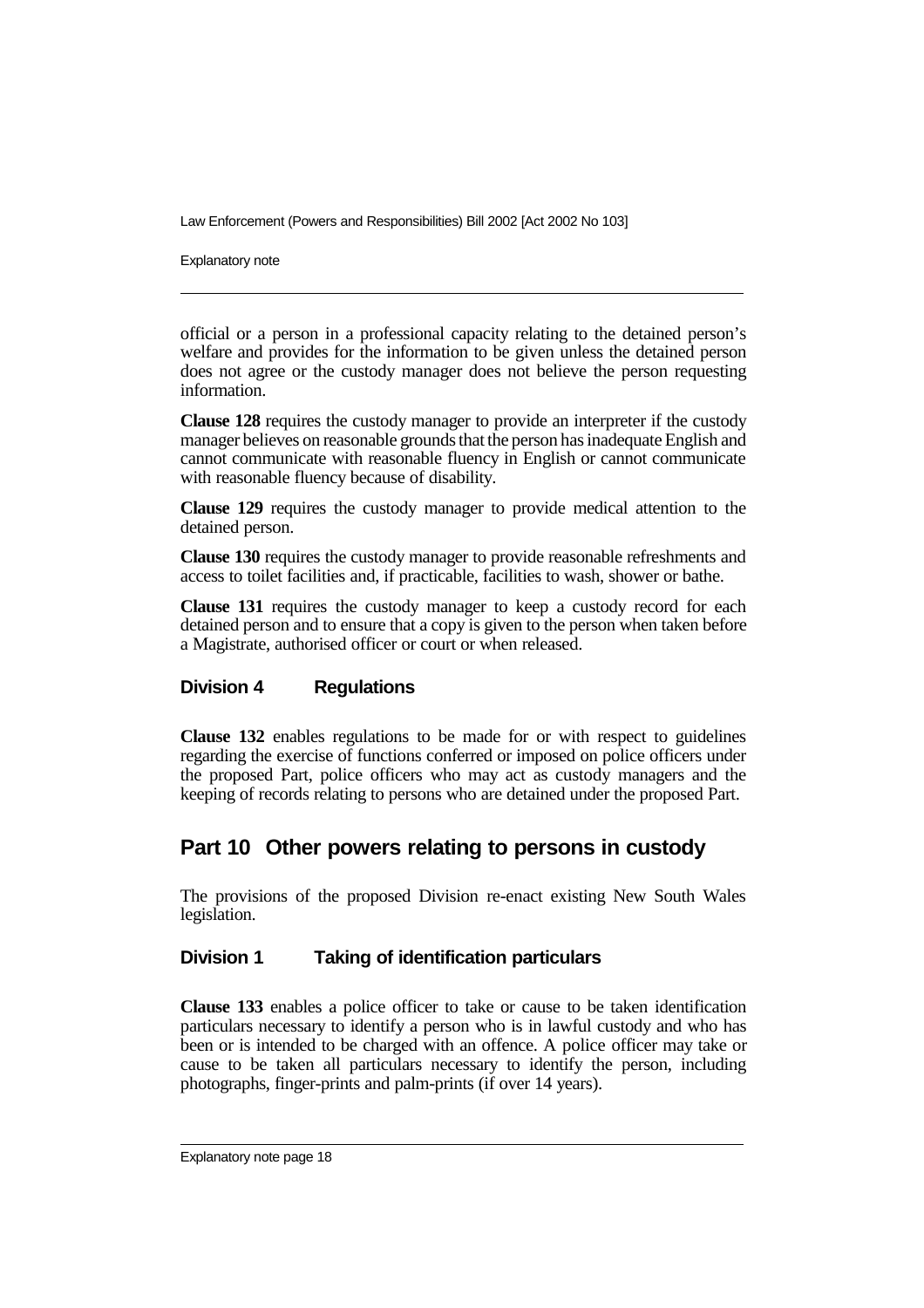Explanatory note

**Clause 134** provides that a court that finds a specified offence to have been proven against a person may order that the person present himself or herself and submit to the taking of identification particulars. A person who does not present himself or herself may be arrested.

**Clause 135** extends the proposed Division to persons in the lawful custody of the police or other authority and extends the powers of the police to the other authority concerned. It also makes it clear that the consent of the person in custody is not required for the taking of action under proposed section 133 or 134.

**Clause 136** applies special provisions to children under 14 years, with an order of the Children's Court or an authorised officer being required before identification particulars can be taken.

**Clause 137** requires a court, if an offence alleged against a child is found not to be proven against the child, to serve on the child, the parents or guardian of the child or any other person having the care of the child, a notice setting out their right to request the court to order identification particulars relating to the child to be destroyed.

#### **Division 2 Examination of persons in custody**

**Clause 138** enables a medical practitioner, on the request of a police officer of the rank of sergeant or above, to examine a person in custody for an offence who has been charged with the offence if there are reasonable grounds for believing that the examination will provide evidence as to the commission of the offence.

# **Part 11 Drug detection powers**

The provisions of the proposed Part re-enact existing New South Wales legislation.

#### **Division 1 Drug premises**

**Clause 139** contains definitions of terms used in the proposed Division.

**Clause 140** enables a police officer above the rank of sergeant to apply for a search warrant to search premises if the officer has reasonable grounds to believe that they are being used for the unlawful supply or manufacture of any prohibited drug.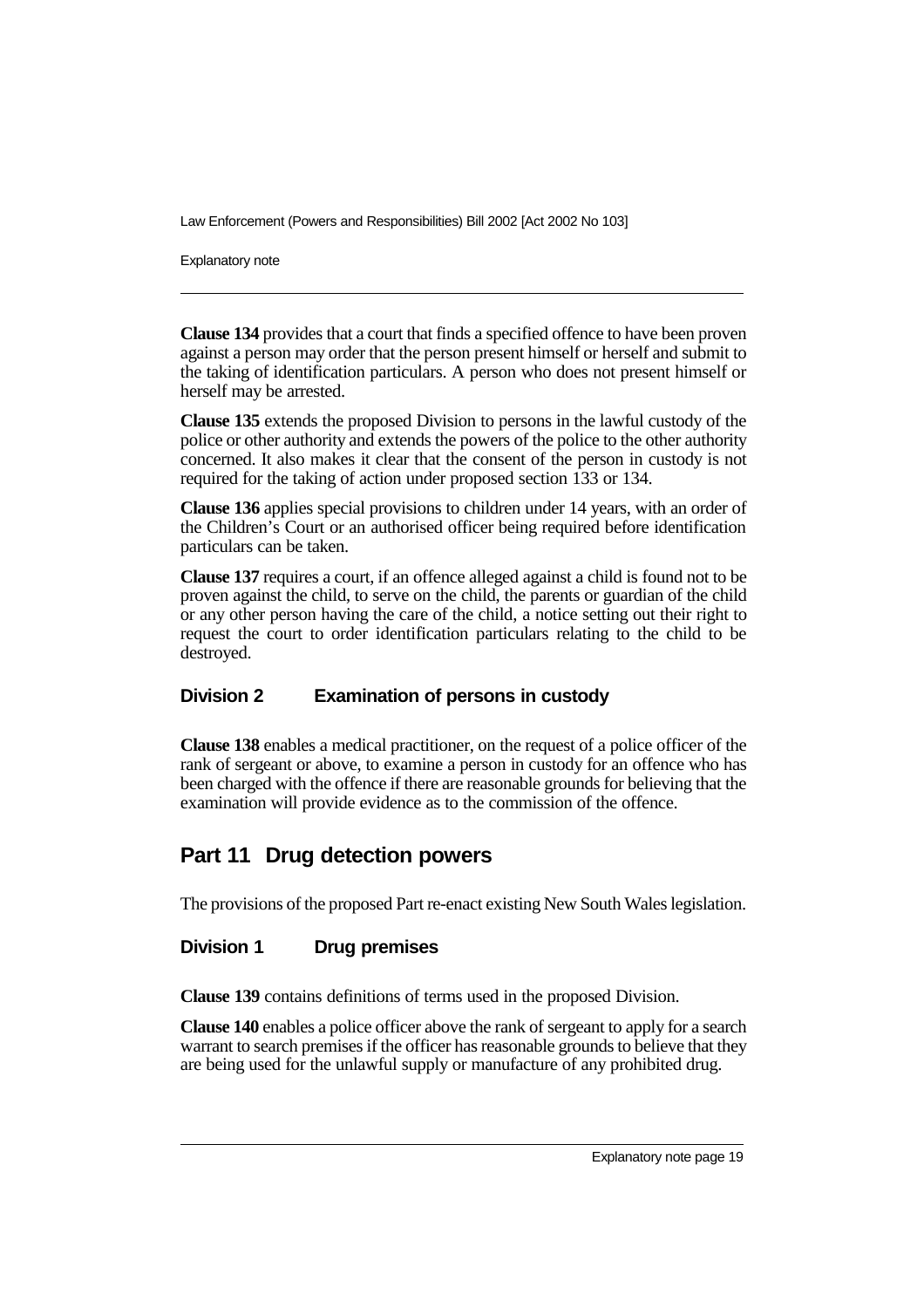Explanatory note

**Clause 141** confers powers to pass through land or buildings, to break open doors and do other acts for the purpose of executing a search warrant under the proposed Division.

**Clause 142** confers powers on police officers executing search warrants under the proposed Division to search persons, arrest or proceed against persons, seize firearms or prohibited drugs and money and to require persons to disclose their identity.

**Clause 143** makes it an offence to obstruct a police officer executing a search warrant under the proposed Division, to fail or refuse to comply with a request to disclose identity or to give a name and address that is false in a material particular or an address that is not full and correct.

**Clause 144** makes it clear that the proposed Division does not limit the operation of the *Disorderly Houses Act 1943* or any other law relating to entry onto or searching premises.

#### **Division 2 Use of drug detection dogs**

#### **Clause 145** defines *general drug detection*.

**Clause 146** gives a police officer authority to use a dog for the purpose of searching a person for the purpose of detecting a drug offence, if the officer is authorised to carry out such a search, and also authorises an officer to be accompanied by a dog under the officer's control if entitled to be on premises. The State or police officer is not liable to any action, liability, claim or demand merely because a dog entered, or was in or on, premises.

**Clause 147** authorises a police officer to use a dog to carry out general drug detection, but only as provided by the proposed Division.

**Clause 148** enables a police officer to use a dog to carry out general drug detection in relation to persons at or entering or leaving premises where liquor is sold (other than a restaurant), a public place where a sporting event or other entertainment is being held or on or entering a public passenger vehicle or a station, platform or stopping place on a public transport route.

**Clause 149** enables a police officer to obtain a warrant authorising the officer to use a dog to carry out general drug detection in a public place.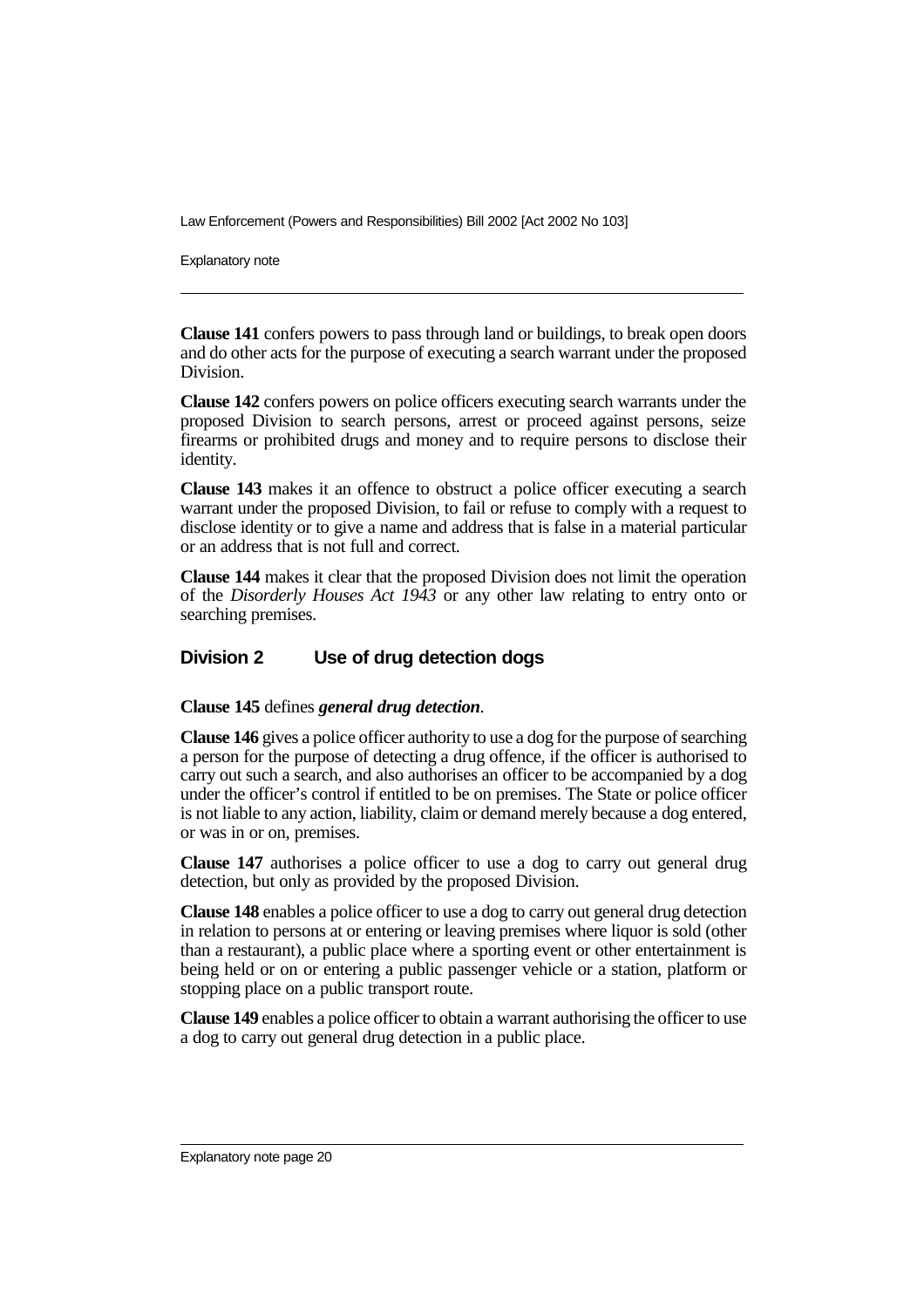Explanatory note

**Clause 150** requires police officers using a dog under the proposed Division to take all reasonable precautions to prevent the dog touching a person and to keep the dog under control. Dogs may be used as part of a covert operation only if authorised by warrant. The proposed Division does not confer any additional power on a police officer to enter premises or detain any person.

#### **Division 3 Use of medical imaging to search for internally concealed drugs**

**Clause 151** contains definitions of terms used in the proposed Division. Internal searches are defined as searches of a person's body involving an ultrasound, x-ray, CAT scan or other form of medical imaging.

**Clause 152** sets out the persons who are eligible judicial officers for the purposes of the proposed Division.

**Clause 153** prohibits internal searches under the proposed Division on persons under 10 years.

**Clause 154** permits internal searches to be carried out with the informed consent of the suspect or by order of an eligible judicial officer (if a suspect is a child or incapable person or has refused consent).

**Clause 155** enables a police officer to detain a person for the purpose of consenting to an internal search if satisfied that the person is a suspect, that the search is likely to produce evidence of an offence relating to the supply of a prohibited drug and the detention is justified in all the circumstances. Detention is to be for not more than 2 hours (if the person is not arrested) or for no longer than 2 hours after the end of an investigation period (if the person is arrested).

**Clause 156** sets out the requirements for a request of a suspect for consent to an internal search.

**Clause 157** sets out the matters about which a suspect must be informed when a request for consent to an internal search is made.

**Clause 158** requires a suspect to be immediately released if no evidence of drugs is found during an internal search or enables a person to be detained for a further period if evidence is found.

**Clause 159** enables a police officer to apply in writing to an eligible judicial officer for an order authorising an internal search and the detention of a suspect for that purpose.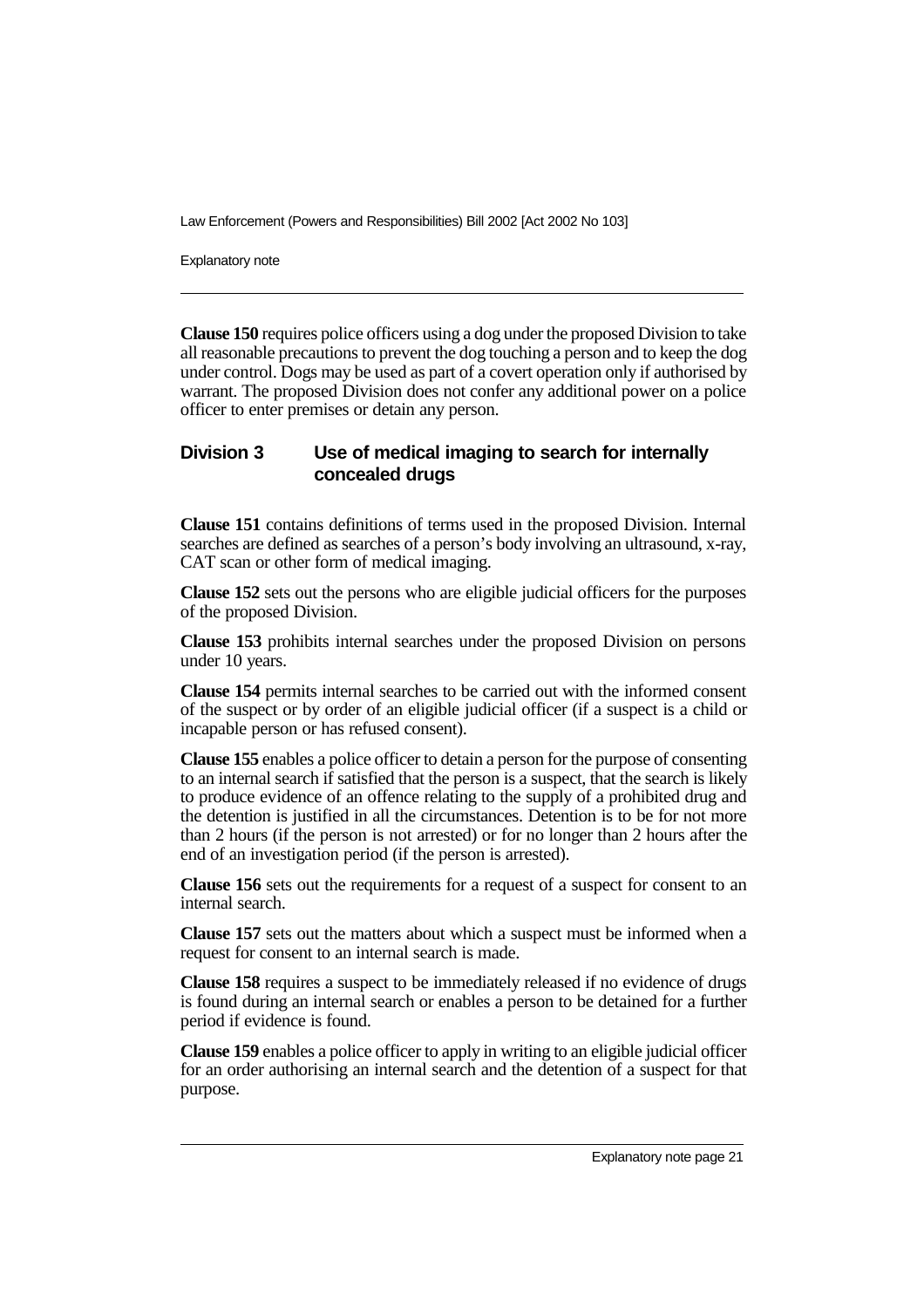Explanatory note

**Clause 160** sets out requirements for the hearing of an application for an order, including representation rights, the right of a child or incapable person or an Aboriginal person or Torres Strait Islander to have a search friend and, with consent, rights to call and cross-examine witnesses.

**Clause 161** enables an eligible judicial officer to make an order authorising an internal search and the detention of a suspect for that purpose if satisfied that the person is a suspect, that the search is likely to produce evidence of an offence relating to the supply of the prohibited drug and the detention is justified in all the circumstances. An order cannot be made if a search would be unsafe and a search of a child involving electromagnetic radiation or radiography may only be carried out on 2 occasions in 2 years, subject to exceptional circumstances. The judicial officer must appoint a search friend to represent the interests of a suspect who is an Aboriginal person, a Torres Strait Islander, a child or an incapable person.

**Clause 162** requires an internal search to be carried out by a medical practitioner or an appropriately qualified person and, if one has been appointed, in the presence of the search friend appointed by the eligible judicial officer.

**Clause 163** enables the use of any medical procedure or apparatus that the medical practitioner or appropriately qualified person considers reasonably safe in the circumstances.

**Clause 164** enables a medical practitioner to take such measures in relation to a detained suspect as are necessary to preserve the suspect's life.

**Clause 165** contains rules relating to internal searches, including rules preserving privacy.

**Clause 166** prohibits a suspect from being questioned while an internal search is being carried out.

**Clause 167** requires a suspect to be cautioned before an internal search is carried out.

**Clause 168** prevents a search from being conducted in a cruel, inhuman or degrading manner but makes it clear that the carrying out of an internal search is not of itself cruel, inhuman or degrading.

**Clause 169** requires a medical practitioner who conducts an internal search to report to the Commissioner of Police.

**Clause 170** sets out a suspect's rights to consult with a legal practitioner and to communicate with another person.

Explanatory note page 22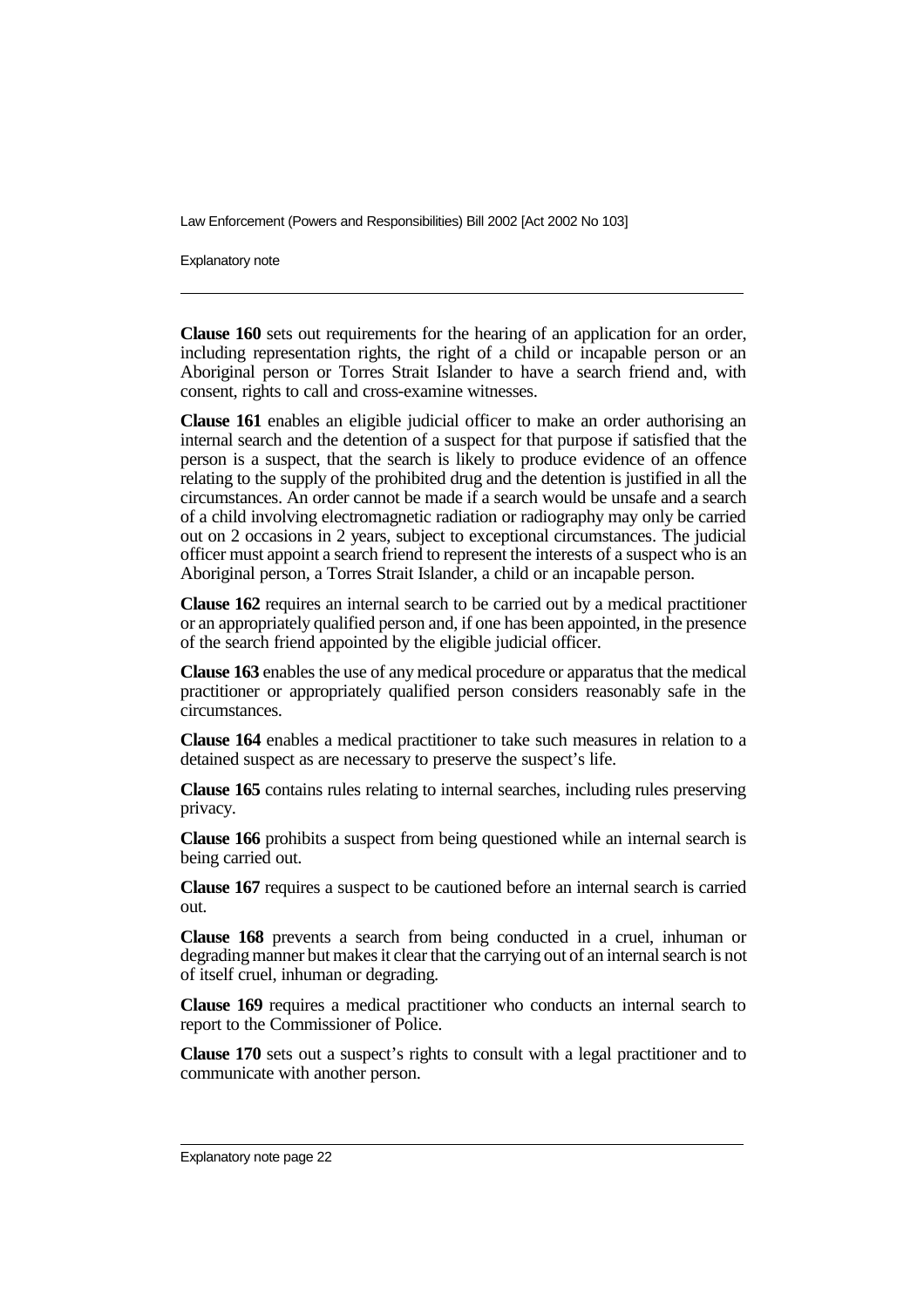Explanatory note

**Clause 171** requires a police officer to arrange for an interpreter for a suspect who is unable, because of inadequate knowledge of the English language or physical disability, to communicate orally with reasonable fluency in the English language before seeking consent to a search, cautioning the suspect or taking other specified actions.

**Clause 172** provides for an internal search not to proceed where consent is withdrawn, except by order of an eligible judicial officer.

**Clause 173** enables a search friend or a legal representative to make requests or objections on behalf of a suspect and requires them to be informed of matters.

**Clause 174** requires requests for consent and information about searches, and a suspect's responses, to be recorded electronically if practicable or, if not, in writing.

**Clause 175** sets out requirements for police officers in relation to audio and video recordings.

**Clause 176** requires material to be made available to a suspect by sending it to his or her last known address or the suspect's legal representative's last known address.

**Clause 177** prohibits any charge being made for giving material to a suspect or to view a video recording of the suspect.

**Clause 178** sets out the burden of proof relating to matters required to be proved under the proposed Division.

**Clause 179** excuses from criminal or civil liability a medical practitioner or appropriately qualified person who carries or helps to carry out an internal search under the proposed Division, if anything done or omitted was done or omitted in good faith in the belief that consent had been given or an order had been made authorising the search.

**Clause 180** makes it clear that a medical practitioner or appropriately qualified person is not required to carry out an internal search under the proposed Division.

**Clause 181** sets out the relationship of the proposed Division with proposed Part 9.

**Clause 182** provides for the detention period to be extended for up to 48 hours by order of an eligible judicial officer, if satisfied, on application by a police officer, that the further period is reasonably necessary to carry out an internal search or to confirm that matter revealed by a search is drugs.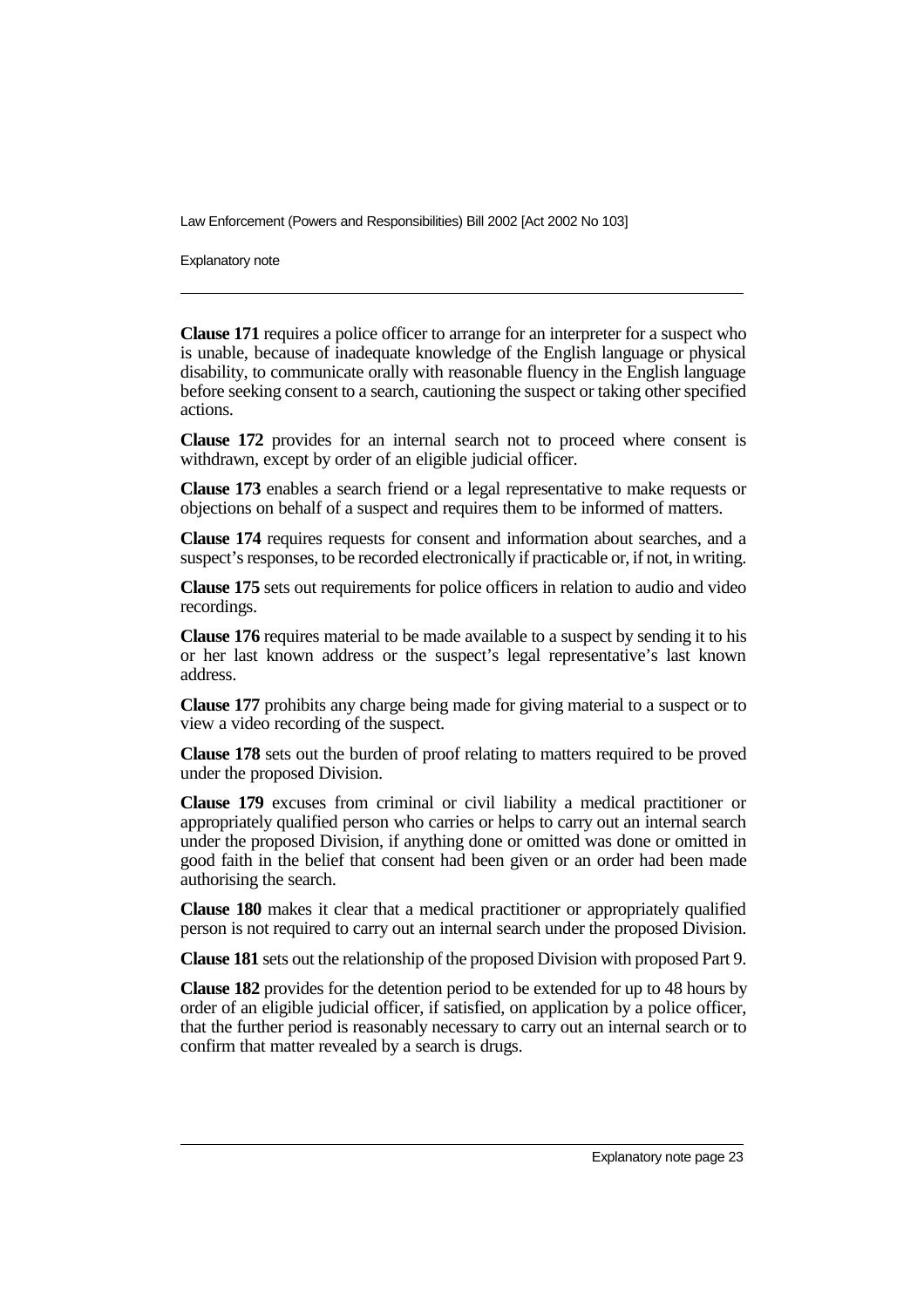Explanatory note

**Clause 183** makes it an offence to intentionally or recklessly publish the name of a suspect on whom an internal search is carried out or any information likely to identify the suspect, unless the suspect has been charged with an offence or an eligible judicial officer has authorised the publication.

**Clause 184** requires the Minister to establish and update lists of search friends in relation to parts of the State.

# **Part 12 Powers relating to vehicles and traffic**

The provisions of the proposed Part re-enact existing New South Wales legislation.

#### **Division 1 Regulation of traffic**

**Clause 185** confers power on police officers to give reasonable directions for the safe and efficient regulation of traffic.

**Clause 186** confers power on police officers to close roads and road related areas during temporary obstructions to traffic or for any temporary purpose.

#### **Division 2 Other police powers relating to vehicles**

**Clause 187** enables the Commissioner of Police to authorise the use of tyre deflation devices in connection with police pursuits of vehicles.

**Clause 188** enables police officers, authorised by the Commissioner of Police, to enter premises where motor vehicle repairs are carried on for the purpose of inspecting motor vehicles or trailers or parts of motor vehicles or trailers to ascertain whether they are stolen. It will be an offence to wilfully delay or obstruct a police officer exercising any such power.

#### **Division 3 Powers to prevent intoxicated drivers from driving**

**Clause 189** contains a scheme whereby a police officer may prohibit a person from driving, require ignition and other keys to be handed over and immobilise or detain a vehicle, if of the opinion that the person is under the influence of alcohol or any other drug, or a combination of drugs. The person affected may request a breath test.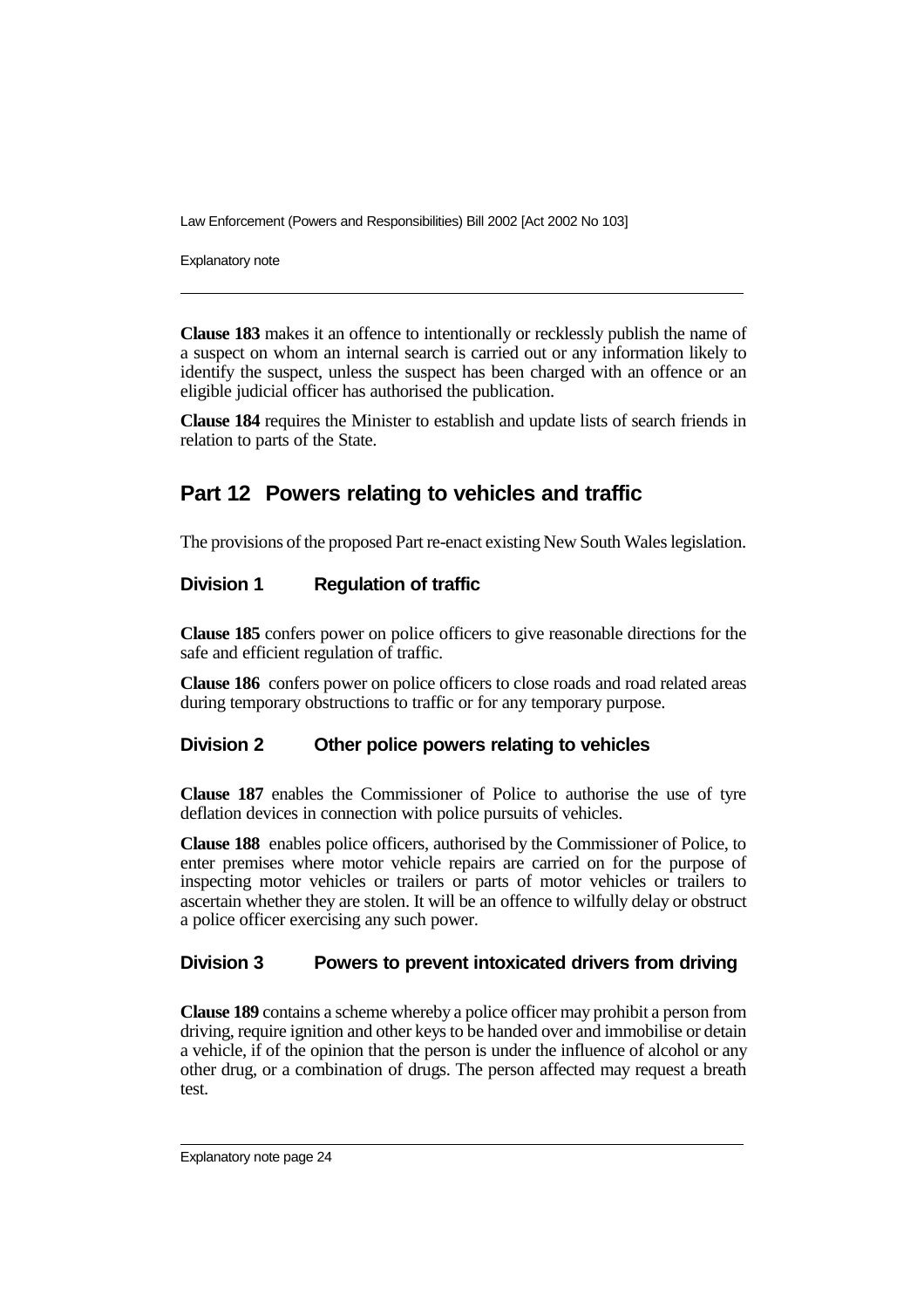Explanatory note

**Clause 190** sets out the period for which the keys and vehicle may be detained and the persons to whom they may be returned. Application may be made to a Local Court for their return if they are not returned within 24 hours of a request being made.

**Clause 191** makes it an offence to fail or refuse to comply with a requirement or prohibition of a police officer under the proposed Division or to attempt to obstruct a police officer in the exercise of a power under the proposed Division.

**Clause 192** enables expenses incurred in connection with the immobilisation, removal or detention of a motor vehicle to be recovered from the driver or intending driver or owner of the vehicle as a debt in a court of competent jurisdiction.

### **Part 13 Use of dogs to detect firearms and explosives**

The provisions of the proposed Part re-enact existing New South Wales legislation.

#### **Clause 193** defines *general firearms or explosives detection* and *relevant firearms or explosives offence*.

**Clause 194** makes it clear that the proposed Part does not confer any additional power on a police officer to enter premises or to detain any person.

**Clause 195** gives a police officer authority to use a dog for the purpose of searching a person for the purpose of detecting a relevant firearms or explosives offence, if the officer is authorised to carry out such a search, and also authorises an officer to be accompanied by a dog if entitled to be on premises. The State or police officer is not liable to any action, liability, claim or demand merely because a dog entered, or was in or on, premises.

**Clause 196** authorises a police officer to use a dog to carry out general firearms or explosives detection without a warrant. A police officer using a dog under the proposed Part is required to take all reasonable precautions to prevent the dog touching a person and to keep the dog under control. The proposed section does not affect a search of a person who is reasonably suspected of committing a relevant firearms or explosives offence.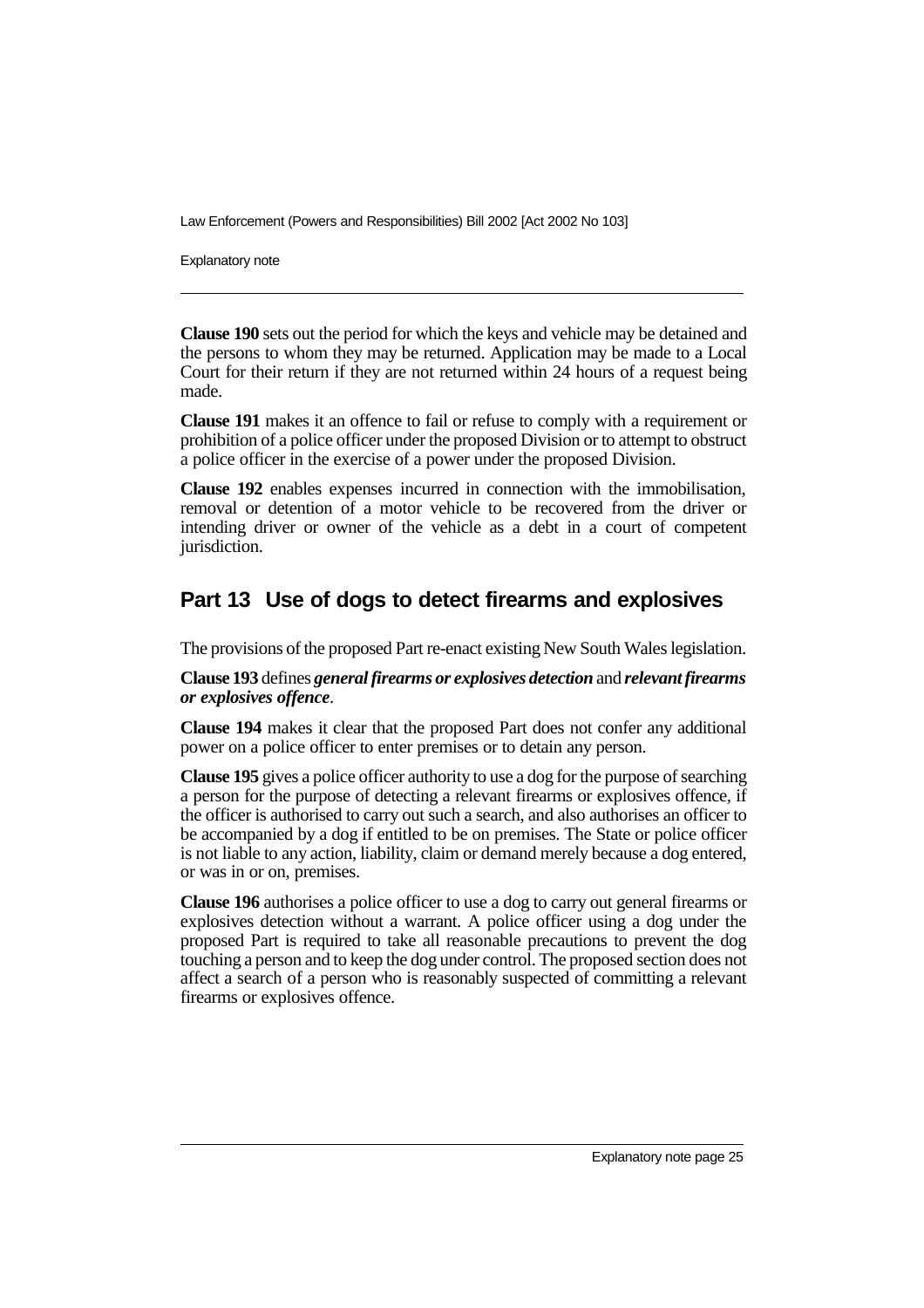Explanatory note

### **Part 14 Powers to give directions**

The provisions of the proposed Part re-enact existing New South Wales legislation.

**Clause 197** sets out the powers of police officers to give directions to persons in public places. A direction may be given if a police officer believes on reasonable grounds that a person's behaviour or presence in the place is causing an obstruction, constitutes harassment or intimidation of other persons or is causing or is likely to cause fear to other persons, so long as fear would be caused to a person of reasonable firmness. A direction may also be given if a police officer believes on reasonable grounds that a person's behaviour or presence in the place is for the purpose of unlawfully supplying, or intending to supply, or soliciting to supply a prohibited drug or for the purpose of obtaining, procuring or purchasing a prohibited drug. A direction may be given to a group of persons.

**Clause 198** requires a direction to be reasonable in the circumstances for the purpose of reducing or eliminating the obstruction, harassment, intimidation or fear or stopping the supply or soliciting to supply, or the obtaining, procuring or purchasing of the prohibited drug.

**Clause 199** makes it an offence, without reasonable excuse, to refuse or fail to comply with a direction under the proposed Part. A person will not be guilty of an offence unless it is proved that the person persisted, after a direction was given, to engage in the relevant conduct.

**Clause 200** makes it clear that the proposed Part does not authorise directions to be given in relation to industrial disputes, apparently genuine demonstrations or protests, processions or organised assemblies.

# **Part 15 Safeguards relating to powers**

The provisions of the proposed Part extend safeguards currently applicable to the exercise of some police powers to the broad range of powers.

**Clause 201** contains the general safeguards applicable to the exercise by police officers of powers of search, arrest, entry to private premises, seizure of property, detention or stopping of persons, vessels, vehicles and aircraft and powers to require disclosure of identity, establish crime scenes, give directions in public places and require production of certain things. A police officer must, before exercising a power, or as soon as reasonably practicable after exercising a power, provide the person subject to the exercise of the power with evidence that the officer is a police officer, his or her name and place of duty, the reason for the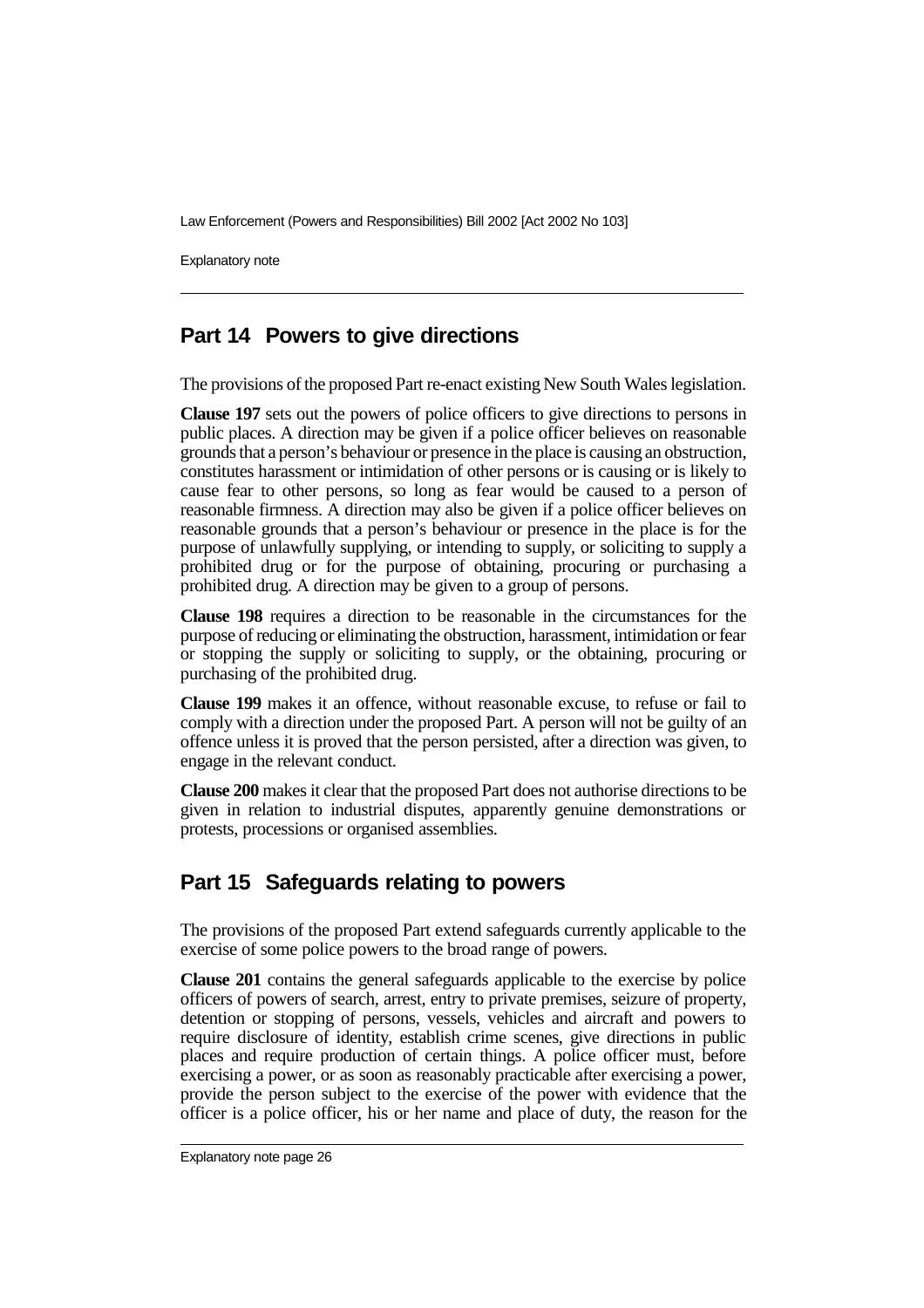Explanatory note

exercise of the power and a warning that failure or refusal to comply with a request of the police officer in the exercise of the power may be an offence. In the case of a power to request disclosure of identity, to give a direction or to request a person to produce a dangerous implement or metallic object, these requirements must be met before the power is exercised.

**Clause 202** provides that the safeguards are not required to be complied with when exercising a power of arrest if the police officer believes on reasonable grounds that it is not reasonably practicable to do so because of the seriousness and urgency of the circumstances.

**Clause 203** provides that the safeguards are not required to be complied with when exercising a power to search premises or under a search warrant, if the police officer believes on reasonable grounds that immediate entry is required to ensure the safety of a person or to ensure that the effective execution of a warrant is not frustrated.

**Clause 204** requires a police officer not to detain a vehicle, vessel or aircraft for a search for any longer than is necessary for the purpose.

# **Part 16 Powers relating to intoxicated persons**

The provisions of the proposed Part re-enact existing New South Wales legislation.

**Clause 205** contains definitions of terms used in the proposed Part.

**Clause 206** enables a police officer to detain an intoxicated person found in a public place (including a school) if the person is behaving in a disorderly manner or is in need of physical protection because the person is intoxicated. The intoxicated person is to be taken to a responsible person who is willing to undertake the person's care immediately (such as a family member) or to a police station or children's detention centre if necessary while finding a responsible person or because there is no responsible person or taking the intoxicated person is impracticable or because of the person's violent behaviour.

**Clause 207** sets out rules for the treatment of intoxicated persons detained in a police station or children's detention centre, including a requirement not to be detained in a cell (unless it is impracticable to do otherwise), to be provided with food, drink, bedding and blankets and to be released as soon as the person ceases to be an intoxicated person.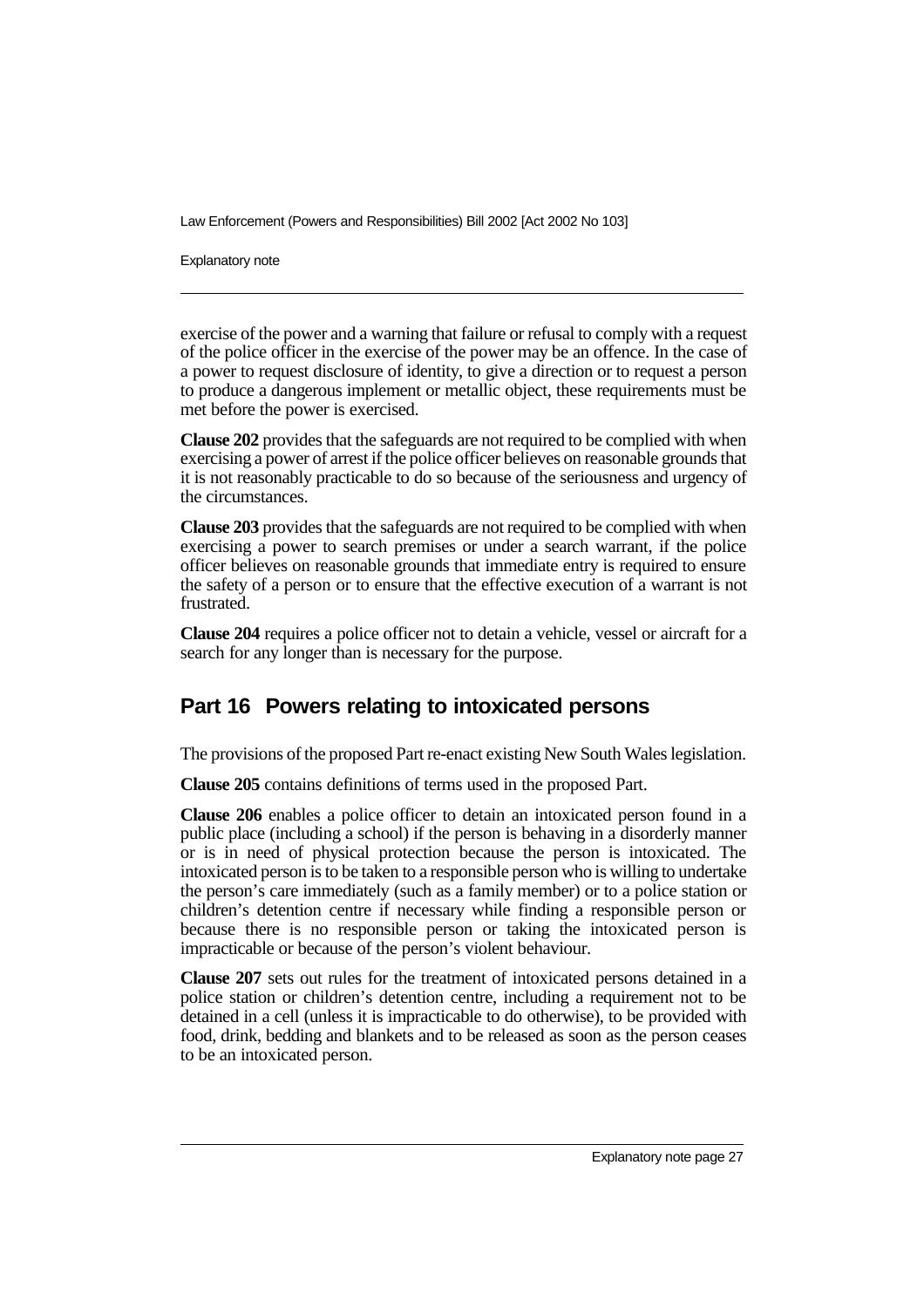Explanatory note

**Clause 208** enables a police officer or detention officer to search an intoxicated person and to take possession of personal belongings, which are to be returned when the person ceases to be detained.

**Clause 209** requires records to be kept of persons detained in a police station or children's detention centre under the proposed Part and to keep the record for a period of 3 years.

**Clause 210** excuses from liability a police officer, detention officer or any other person in respect of anything done or omitted to be done in good faith for the execution or purported execution of the proposed Part.

### **Part 17 Property in police custody**

#### **Division 1 Confiscated knives and other dangerous articles and implements**

The provisions of the proposed Division re-enact existing New South Wales legislation and extend its operation to seized dangerous articles.

**Clause 211** applies the proposed Division to dangerous articles seized under the proposed Act and dangerous implements confiscated under proposed section 28. The proposed Division will not apply if another Act provides for the confiscation of the dangerous article or dangerous implement.

**Clause 212** enables an application to be made to the Local Area Commander of Police in the area in which an article or implement was seized or confiscated for the return of the article or implement. The application must be in writing and the article or implement need not be returned if relevant proceedings have not been determined, the person is the subject of a firearms prohibition order or possession of the article or implement is an offence.

**Clause 213** provides for an appeal to a Local Court against a failure or refusal to return a dangerous article or implement. On appeal, an order may be made forfeiting the article or implement to the Crown or that it be returned.

**Clause 214** provides that a seized dangerous article or confiscated dangerous implement is forfeited to the Crown if an application for its return is not made within 28 days or if an application is made and refused, at the expiration of an appeal provision or on an order that it be forfeited. It may be disposed of by sale or destruction.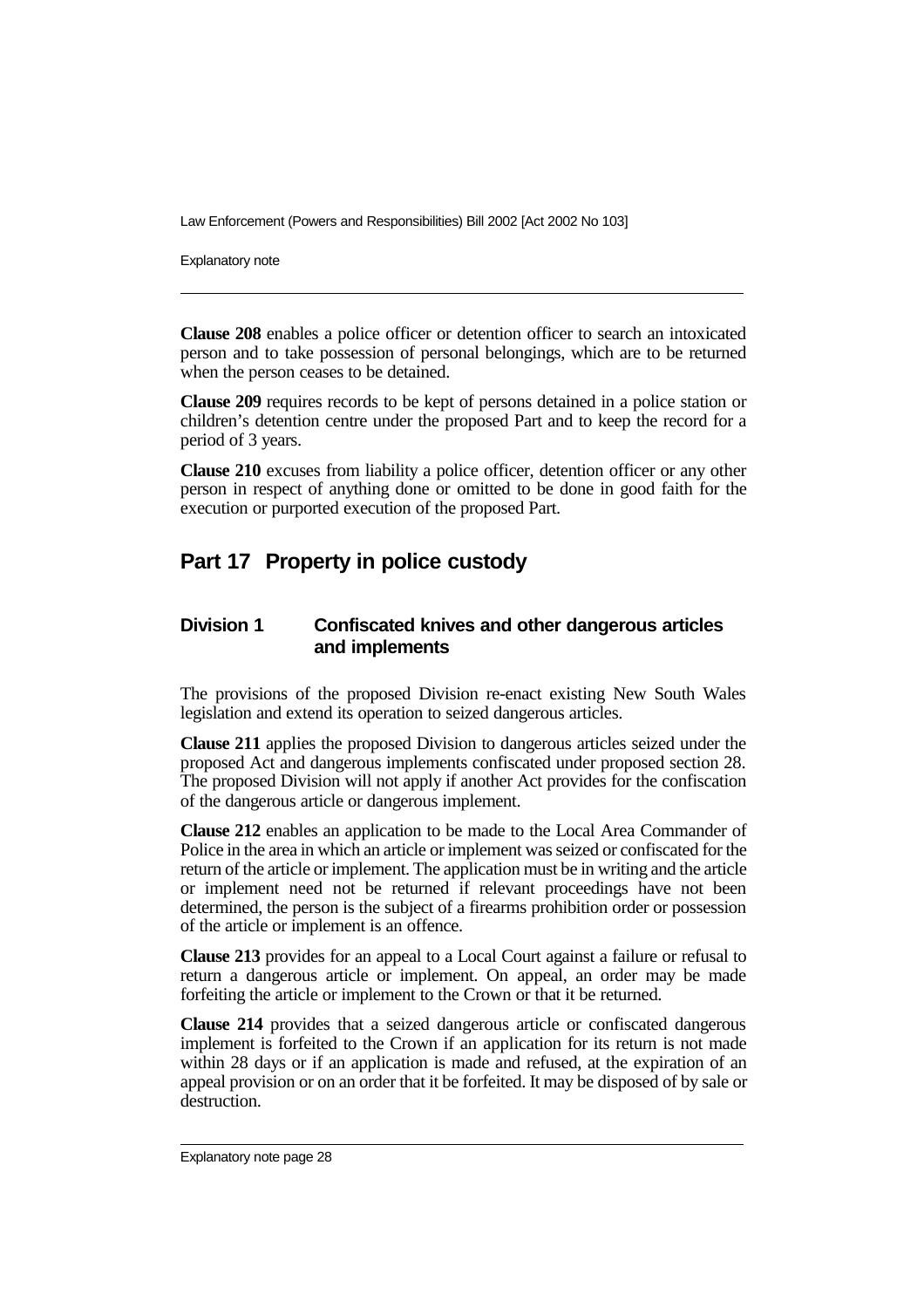Explanatory note

#### **Division 2 Other property in police custody**

The provisions of the proposed Division extend to property that is not connected with an offence provisions currently applicable only to property in police custody that is connected with an offence and enable courts to determine matters relating to the ownership of property in police custody. The proposed Division also reenacts provisions of existing New South Wales legislation relating to livestock in police custody.

**Clause 215** contains definitions of terms used in the proposed Division.

**Clause 216** applies the proposed Division to property that is in police custody, whether or not in connection with an offence but not to dangerous articles or dangerous implements dealt with under proposed Division 1 or to certain livestock.

**Clause 217** requires a police officer who seizes a document to allow a person who would otherwise be entitled to it to inspect it at any reasonable time and from time to time and take extracts from it or make copies of it.

**Clause 218** requires a police officer who seizes a thing under the proposed Act to return it to the owner or person who had lawful possession of it before it was seized if the police officer is satisfied that its retention for evidence is not required and it is lawful for the person to have possession of the thing.

**Clause 219** enables a court, on application by a person, to make an order that property in police custody be returned to the person or be dealt with as the court thinks fit or be forfeited to the Crown and may, for that purpose, adjust property rights and make findings relating to ownership and liability for expenses. Forfeited property that is money is to be paid to the Treasurer for payment to the Consolidated Fund and other property is to be sold by public auction or disposed of as the Commissioner of Police thinks fit if not sold or suitable for sale.

**Clause 220** provides that property that is connected with an offence and has not been delivered to the person lawfully entitled to it within 1 month of the determination of the relevant proceedings is, in the case of money, to be paid to the Treasurer for payment to the Consolidated Fund or, in any other case, to be sold by public auction or disposed of as the Commissioner of Police thinks fit if not sold or suitable for sale.

**Clause 221** provides that property that is not connected with an offence and has not been delivered to the person lawfully entitled to it may be used for the purposes of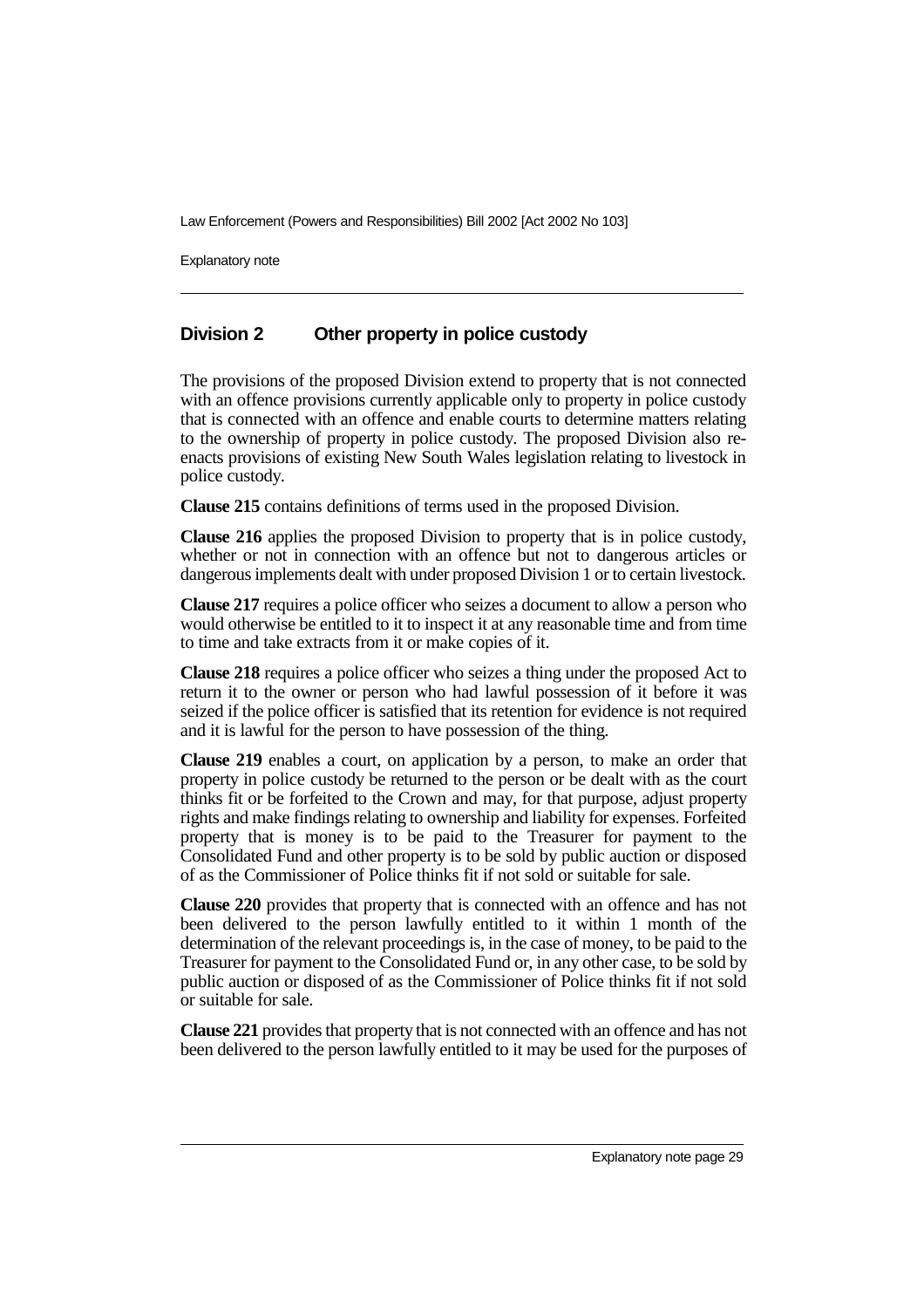Explanatory note

a police integrity testing program. Otherwise it is, in the case of money, to be paid to the Treasurer for payment to the Consolidated Fund or, in any other case, to be sold by public auction or disposed of as the Commissioner of Police thinks fit if not sold or suitable for sale.

**Clause 222** enables a police officer to deliver livestock before proceedings are determined if there is no ownership dispute.

**Clause 223** enables a police officer to apply to a court for an order to sell livestock the subject of offence proceedings if ownership is not disputed but the location of the owner is unknown. Notice must be published of the intention to apply for an order, of at least 28 days, and the Commissioner of Police may be reimbursed for expenses involved in keeping the livestock.

**Clause 224** provides for the sale of livestock on the order of a court if ownership is disputed and no party is prepared to pay the expenses of keeping the livestock or a party fails to do so. The order may also provide for who is to pay the expenses of keeping the livestock in police custody. Notice must be published of the intention to apply for an order, of at least 28 days.

**Clause 225** provides that any income or benefit derived from the livestock (including offspring of livestock born in custody) is to be held or applied on behalf of the owner of the livestock.

**Clause 226** requires a police officer to notify the parties in dispute as to ownership of livestock of the owner's rights to any income or benefit derived from livestock while in custody.

**Clause 227** makes it clear that the provisions relating to ownership are in addition to other provisions under the proposed Division.

**Clause 228** enables a person who is lawfully entitled to property dealt with under the proposed Division to recover from the Treasurer the money or proceeds of sale held by the Treasurer.

**Clause 229** confers jurisdiction on courts for the purposes of the proposed Division.

### **Part 18 Use of force**

**Clause 230** makes it lawful for a police officer exercising a function under the proposed Act or any other Act or law in relation to an individual or a thing, and anyone helping a police officer, to use such force as is reasonably necessary to exercise the function.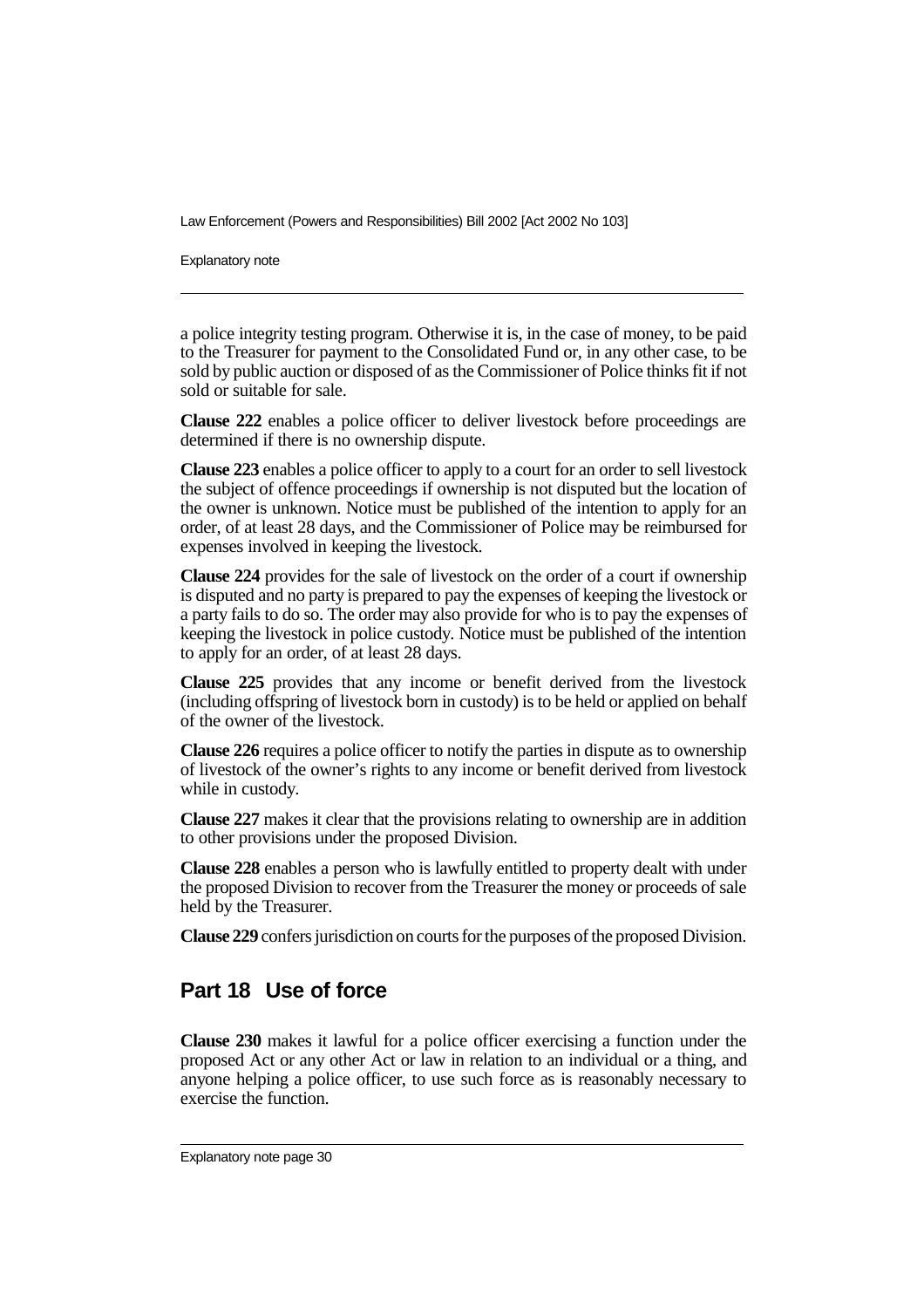Explanatory note

**Clause 231** empowers a police officer to use such force as is reasonably necessary to make an arrest or prevent the escape of the person after arrest.

### **Part 19 Miscellaneous**

**Clause 232** protects police officers in relation to acts done in accordance with warrants or notices to produce if there is an irregularity, a defect or lack of jurisdiction in their issue.

**Clause 233** provides that evidence of a thing discovered during or as a result of a search carried out in accordance with the proposed Act is not inadmissible merely because the thing is a dangerous article or dangerous implement of a different nature from that referred to in the reason for the search.

**Clause 234** provides that proceedings for an offence against the proposed Act or regulations made under the proposed Act are to be dealt with summarily by a Local Court.

**Clause 235** enables penalty notices to be issued for offences under the proposed Act that are prescribed for that purpose by regulations under the proposed Act.

**Clause 236** provides that the onus of proof of reasonable excuse in proceedings for an offence against the proposed Act or regulations made under the proposed Act lies on the accused person.

**Clause 237** enables the instructions issued to police officers by the Commissioner under the *Police Act 1990* may include instructions and guidelines with respect to functions conferred by or under the proposed Act.

**Clause 238** contains the general regulation-making power.

**Clause 239** is a formal provision giving effect to the Schedule of repeals.

**Clause 240** is a formal provision giving effect to the Schedule of amendments to other Acts and regulations.

**Clause 241** is a formal provision giving effect to the Schedule of savings and transitional provisions.

**Clause 242** provides for the monitoring of certain new powers by the Ombudsman for a period of 2 years from the commencement of the proposed section.

**Clause 243** provides for a review of the proposed Act to be undertaken 3 years after the date of assent to the proposed Act.